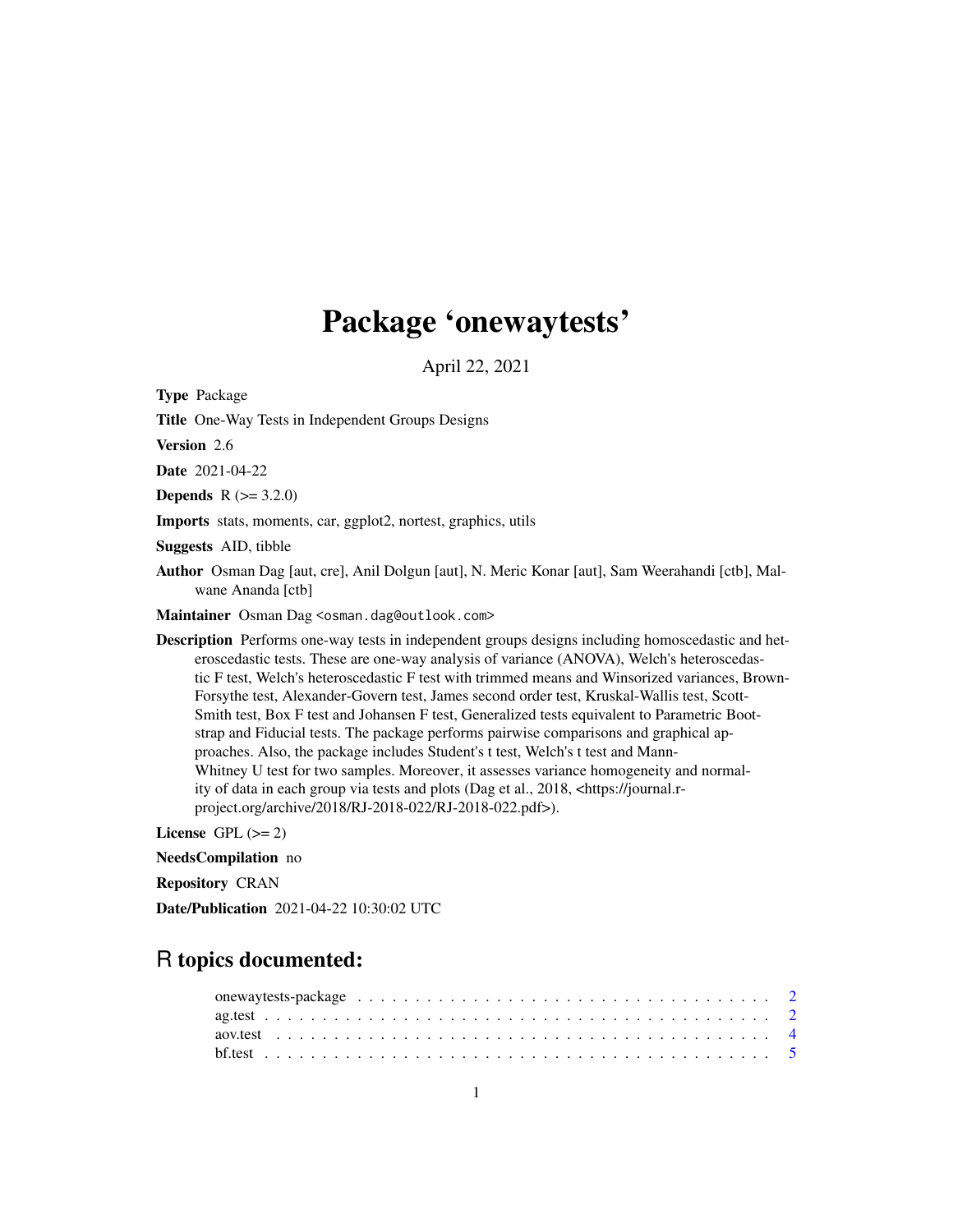#### <span id="page-1-0"></span>2 ag.test and 2 ag.test and 2 ag.test and 2 ag.test ag.test and 2 ag.test ag.test ag.test ag.test ag.test ag.test

|       | st.test |    |
|-------|---------|----|
|       |         |    |
|       |         |    |
| Index |         | 28 |

onewaytests-package *One-Way Tests in Independent Groups Designs*

## Description

Performs one-way tests in independent groups designs; one-way analysis of variance (ANOVA), Welch's heteroscedastic F test, Welch's heteroscedastic F test with trimmed means and Winsorized variances, Brown-Forsythe test, Alexander-Govern test, James second order test, Kruskal-Wallis test, Scott-Smith test, Box F test and Johansen F test, Generalized tests equivalent to Parametric Bootstrap and Fiducial tests. The package performs pairwise comparisons and graphical approaches. Also, the package includes Student's t test, Welch's t test and Mann-Whitney U test for two samples. Moreover, it assesses variance homogeneity and normality of data in each group via tests and plots (Dag et al., 2018, <https://journal.r-project.org/archive/2018/RJ-2018-022/RJ-2018- 022.pdf>).

## Details

| Package: | onewaytests |
|----------|-------------|
| Type:    | Package     |
| License: | $GPL (=2)$  |

ag.test *Alexander-Govern Test*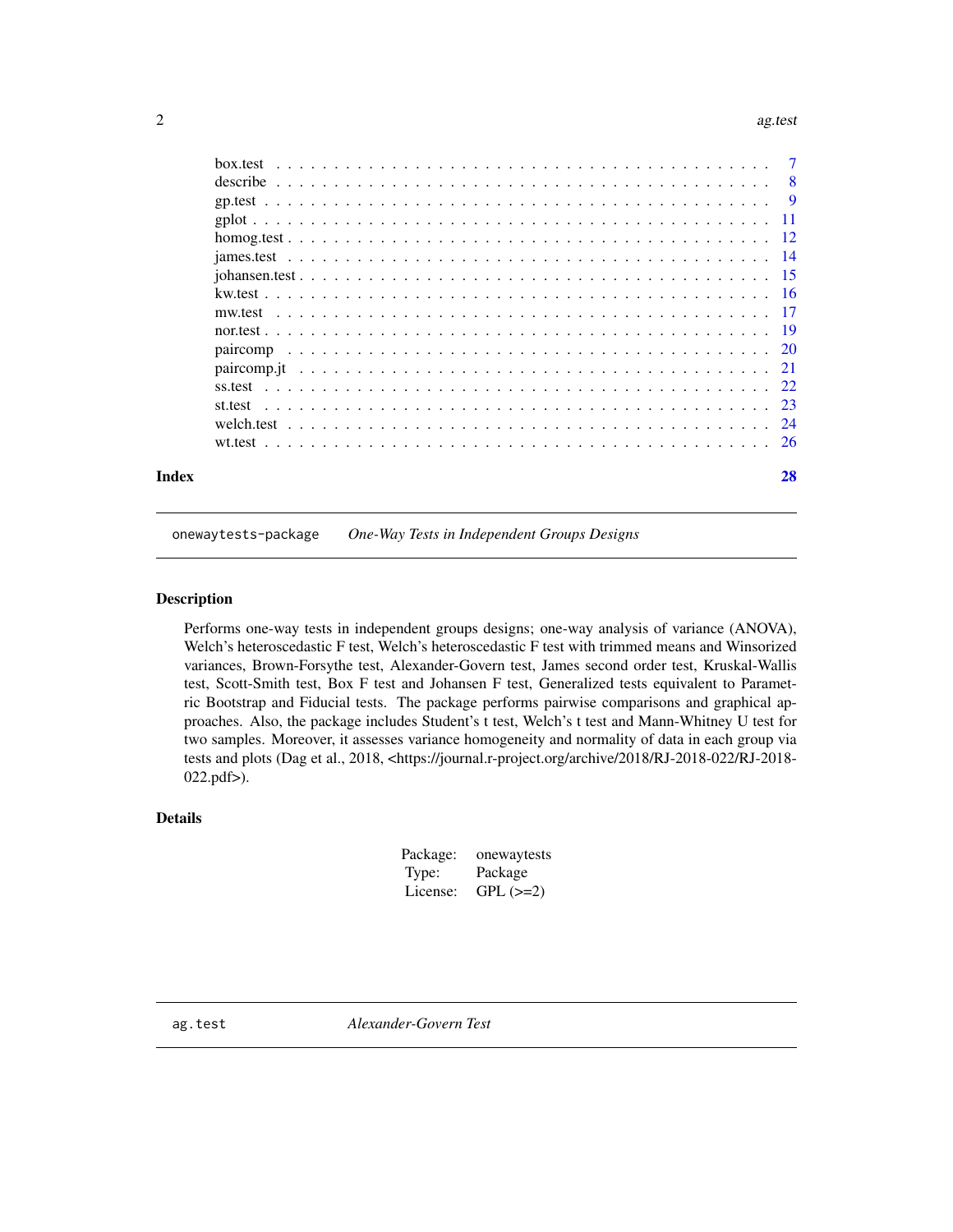#### ag.test 3

#### Description

ag.test performs Alexander-Govern test.

#### Usage

```
ag.test(formula, data, alpha = 0.05, na.rm = TRUE, verbose = TRUE)
```
#### Arguments

| formula | a formula of the form $\ln s \sim r$ hs where $\ln s$ gives the sample values and rhs the<br>corresponding groups. |
|---------|--------------------------------------------------------------------------------------------------------------------|
| data    | a tibble or data frame containing the variables in the formula formula                                             |
| alpha   | the level of significance to assess the statistical difference. Default is set to alpha<br>$= 0.05.$               |
| na.rm   | a logical value indicating whether NA values should be stripped before the com-<br>putation proceeds.              |
| verbose | a logical for printing output to R console.                                                                        |

## Value

A list with class "owt" containing the following components:

| statistic | the Alexander-Govern test statistic.                                                                               |
|-----------|--------------------------------------------------------------------------------------------------------------------|
| parameter | the parameter(s) of the approximate chi-squared distribution of the test statistic.                                |
| p.value   | the p-value of the test.                                                                                           |
| alpha     | the level of significance to assess the statistical difference.                                                    |
| method    | the character string "Alexander-Govern Test".                                                                      |
| data      | a data frame containing the variables in which NA values (if exist) are removed.                                   |
| formula   | a formula of the form $\ln s \sim r$ hs where $\ln s$ gives the sample values and rhs the<br>corresponding groups. |

## Note

An R implementation of Alexander-Govern test has been available since 2007 (written by Sven Hartenstein). The website link is [here.](https://eval-serv2.metpsy.uni-jena.de/wiki-metheval-hp/index.php/R_FUN_Alexander-Govern)

#### Author(s)

Osman Dag

#### References

Dag, O., Dolgun, A., Konar, N.M. (2018). onewaytests: An R Package for One-Way Tests in Independent Groups Designs. *The R Journal*, 10:1, 175-199.

Schneider, P. J., Penfield, D. A. (1997). Alexander and Govern's Approximation: Providing an Alternative to ANOVA Under Variance Heterogeneity. *The Journal of Experimental Education*, 65:3, 271-286.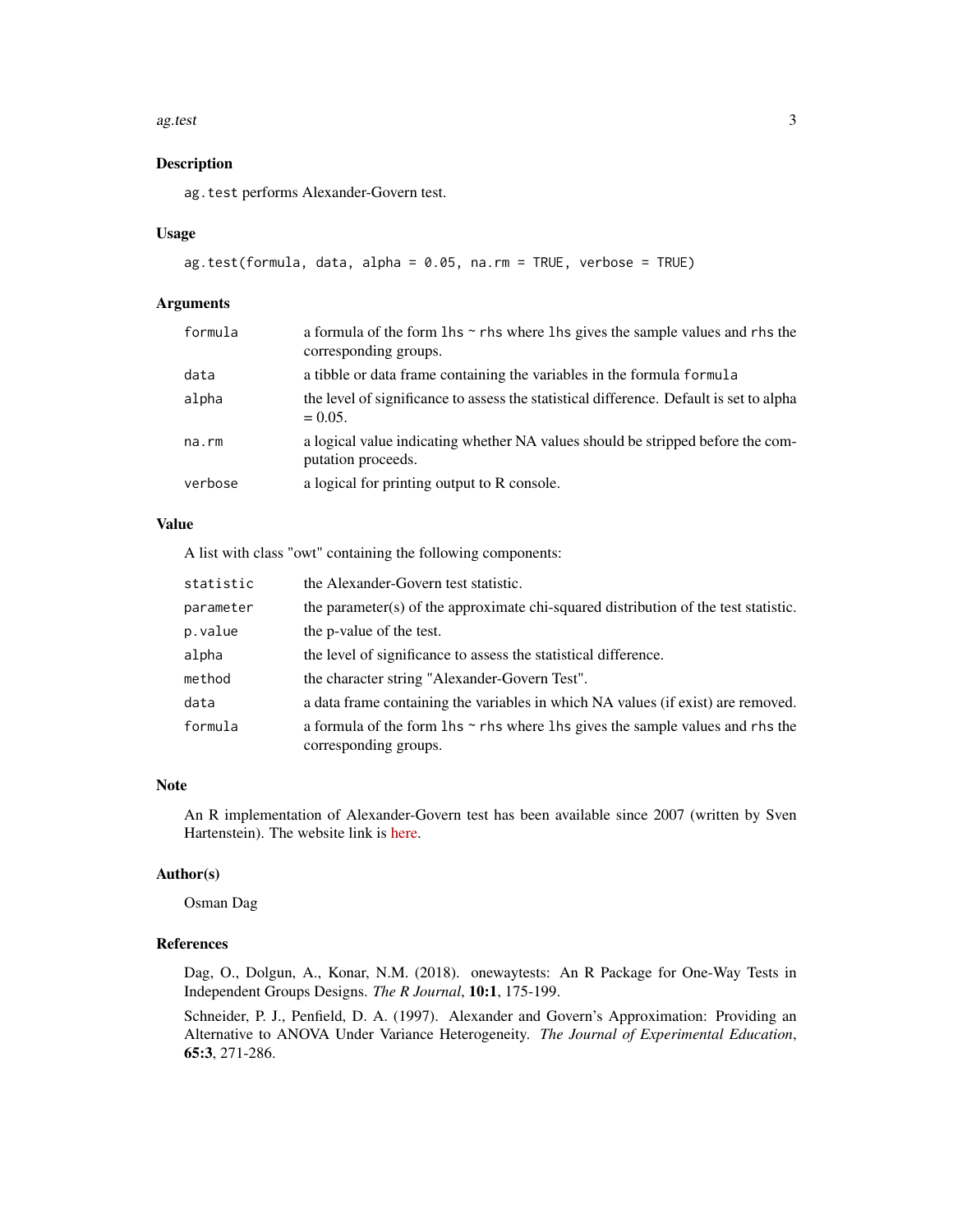4 aov.test

## Examples

######

```
library(onewaytests)
ag.test(Sepal.Length ~ Species, data = iris)
out <- ag.test(Sepal.Length ~ Species, data = iris)
paircomp(out)
######
library(onewaytests)
library(tibble)
iris <- as_tibble(iris)
ag.test(Sepal.Length ~ Species, data = iris)
out <- ag.test(Sepal.Length ~ Species, data = iris)
paircomp(out)
######
```
aov.test *One-Way Analysis of Variance*

## Description

aov.test performs one-way analysis of variance (ANOVA).

#### Usage

```
aov.test(formula, data, alpha = 0.05, na.rm = TRUE, verbose = TRUE)
```
#### Arguments

| formula | a formula of the form $\ln s \sim r$ hs where $\ln s$ gives the sample values and rhs the<br>corresponding groups. |
|---------|--------------------------------------------------------------------------------------------------------------------|
| data    | a tibble or data frame containing the variables in the formula formula                                             |
| alpha   | the level of significance to assess the statistical difference. Default is set to alpha<br>$= 0.05.$               |
| na.rm   | a logical value indicating whether NA values should be stripped before the com-<br>putation proceeds.              |
| verbose | a logical for printing output to R console.                                                                        |

<span id="page-3-0"></span>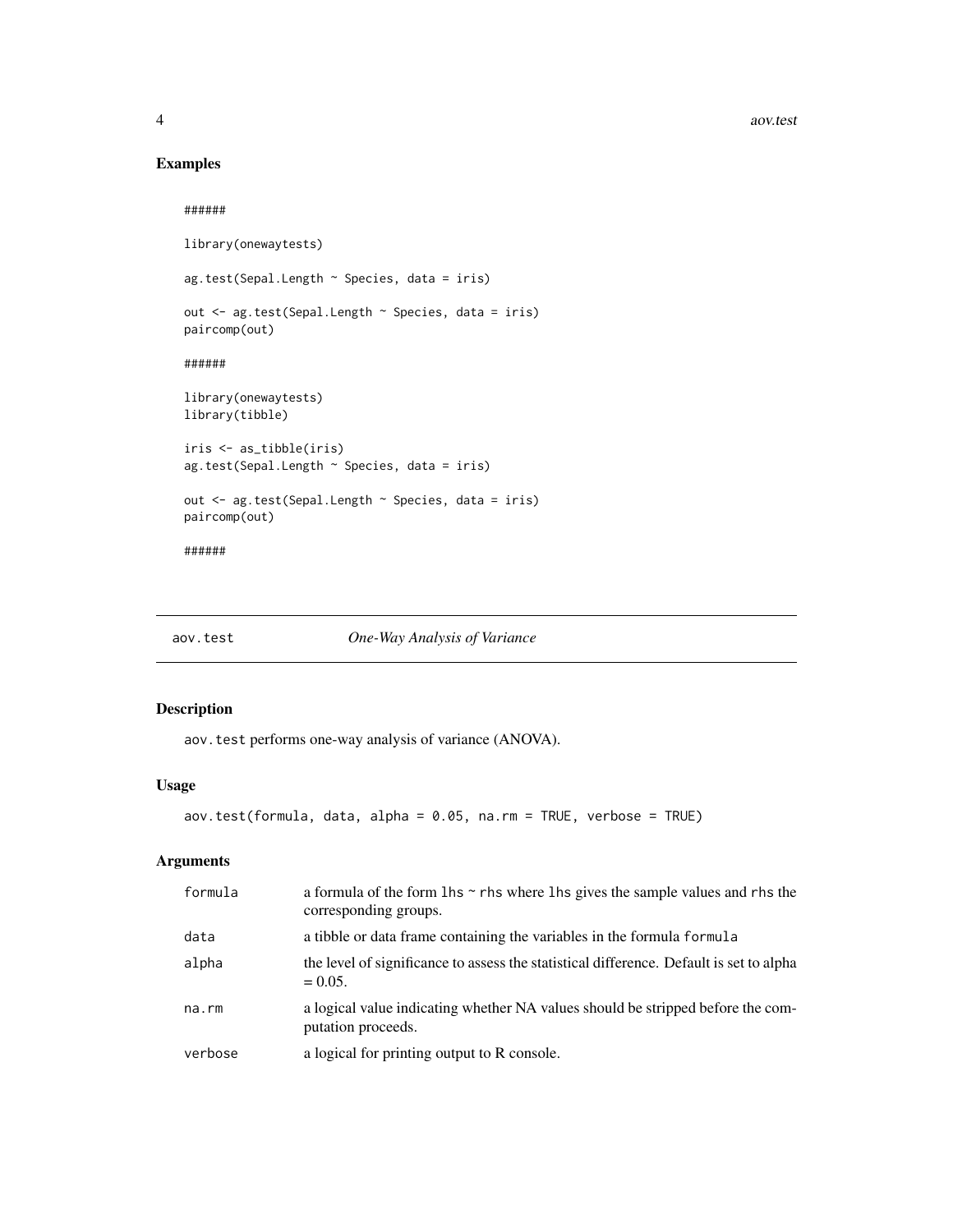#### <span id="page-4-0"></span>bf.test 5

## Value

A list with class "owt" containing the following components:

| statistic | the analysis of variance test statistic.                                                                           |
|-----------|--------------------------------------------------------------------------------------------------------------------|
| parameter | the parameter(s) of the approximate $F$ distribution of the test statistic.                                        |
| p.value   | the p-value of the test.                                                                                           |
| alpha     | the level of significance to assess the statistical difference.                                                    |
| method    | the character string "One-Way Analysis of Variance".                                                               |
| data      | a data frame containing the variables in which NA values (if exist) are removed.                                   |
| formula   | a formula of the form $\ln s \sim r$ hs where $\ln s$ gives the sample values and rhs the<br>corresponding groups. |

## Author(s)

Osman Dag

## References

Dag, O., Dolgun, A., Konar, N.M. (2018). onewaytests: An R Package for One-Way Tests in Independent Groups Designs. *The R Journal*, 10:1, 175-199.

Sheskin, D. J. (2004). *Handbook of Parametric and Nonparametric Statistical Procedures*. 3rd Edition. Chapman and Hall CRC. Florida: Boca Raton.

#### Examples

library(onewaytests)

aov.test(Sepal.Length ~ Species, data = iris)

out <- aov.test(Sepal.Length ~ Species, data = iris) paircomp(out)

#### bf.test *Brown-Forsythe Test*

## Description

bf.test performs Brown-Forsythe test.

#### Usage

```
bf.test(formula, data, alpha = 0.05, na.rm = TRUE, verbose = TRUE)
```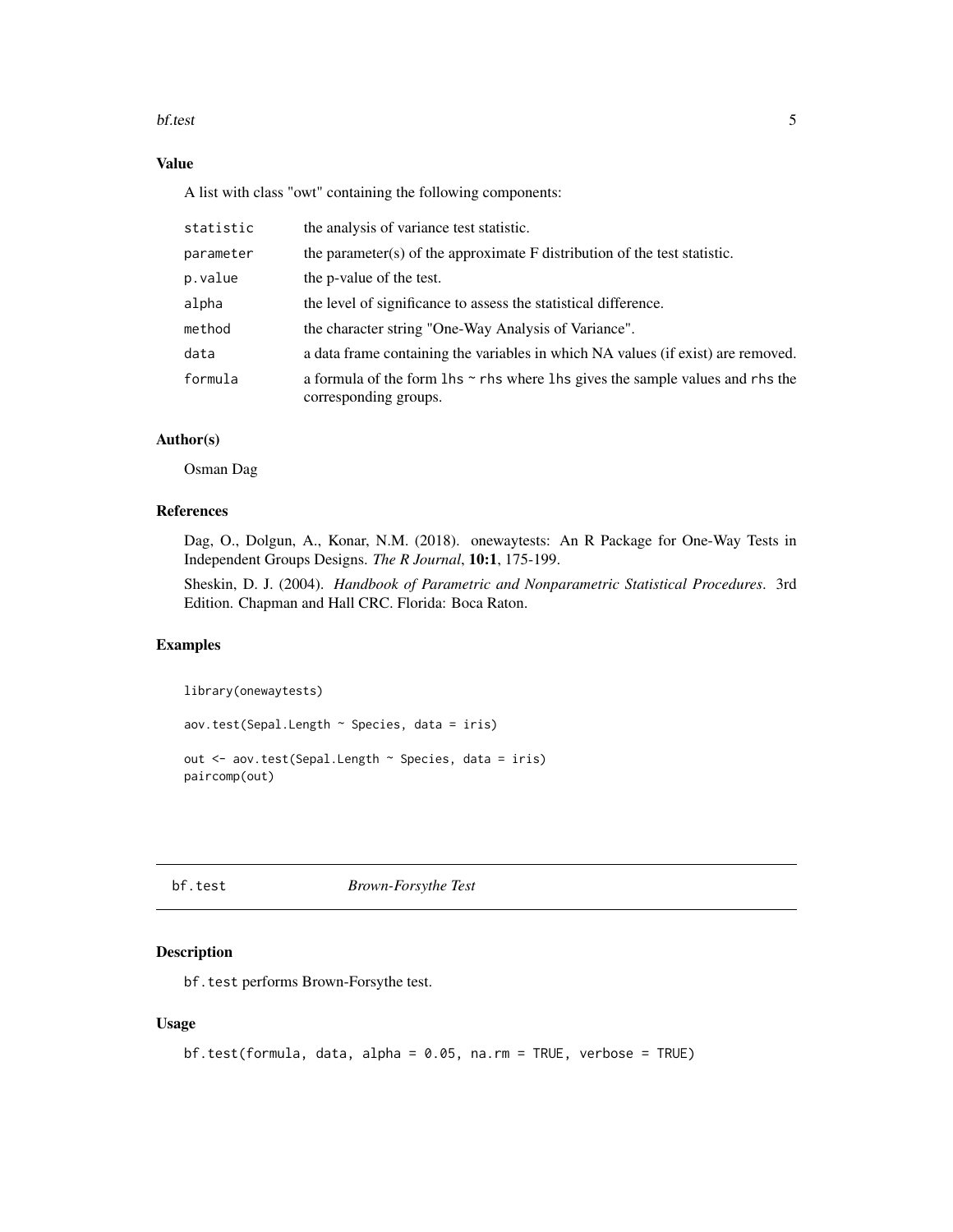## Arguments

| formula | a formula of the form $\ln s \sim r$ hs where $\ln s$ gives the sample values and rhs the<br>corresponding groups. |
|---------|--------------------------------------------------------------------------------------------------------------------|
| data    | a tibble or data frame containing the variables in the formula formula                                             |
| alpha   | the level of significance to assess the statistical difference. Default is set to alpha<br>$= 0.05.$               |
| na.rm   | a logical value indicating whether NA values should be stripped before the com-<br>putation proceeds.              |
| verbose | a logical for printing output to R console.                                                                        |

#### Value

A list with class "owt" containing the following components:

| statistic | the Brown-Forsythe test statistic.                                                                                 |
|-----------|--------------------------------------------------------------------------------------------------------------------|
| parameter | the parameter(s) of the approximate $F$ distribution of the test statistic.                                        |
| p.value   | the p-value of the test.                                                                                           |
| alpha     | the level of significance to assess the statistical difference.                                                    |
| method    | the character string "Brown-Forsythe Test".                                                                        |
| data      | a data frame containing the variables in which NA values (if exist) are removed.                                   |
| formula   | a formula of the form $\ln s \sim r$ hs where $\ln s$ gives the sample values and rhs the<br>corresponding groups. |

## Author(s)

Osman Dag

## References

Brown, M. B., Forsythe. A. B. (1974a). The small sample behavior of some statistics which test the equality of several means. *Technometrics*, 16, 129-132.

Dag, O., Dolgun, A., Konar, N.M. (2018). onewaytests: An R Package for One-Way Tests in Independent Groups Designs. *The R Journal*, 10:1, 175-199.

## Examples

```
library(onewaytests)
```

```
bf.test(Sepal.Length ~ Species, data = iris)
out <- bf.test(Sepal.Length ~ Species, data = iris)
paircomp(out)
```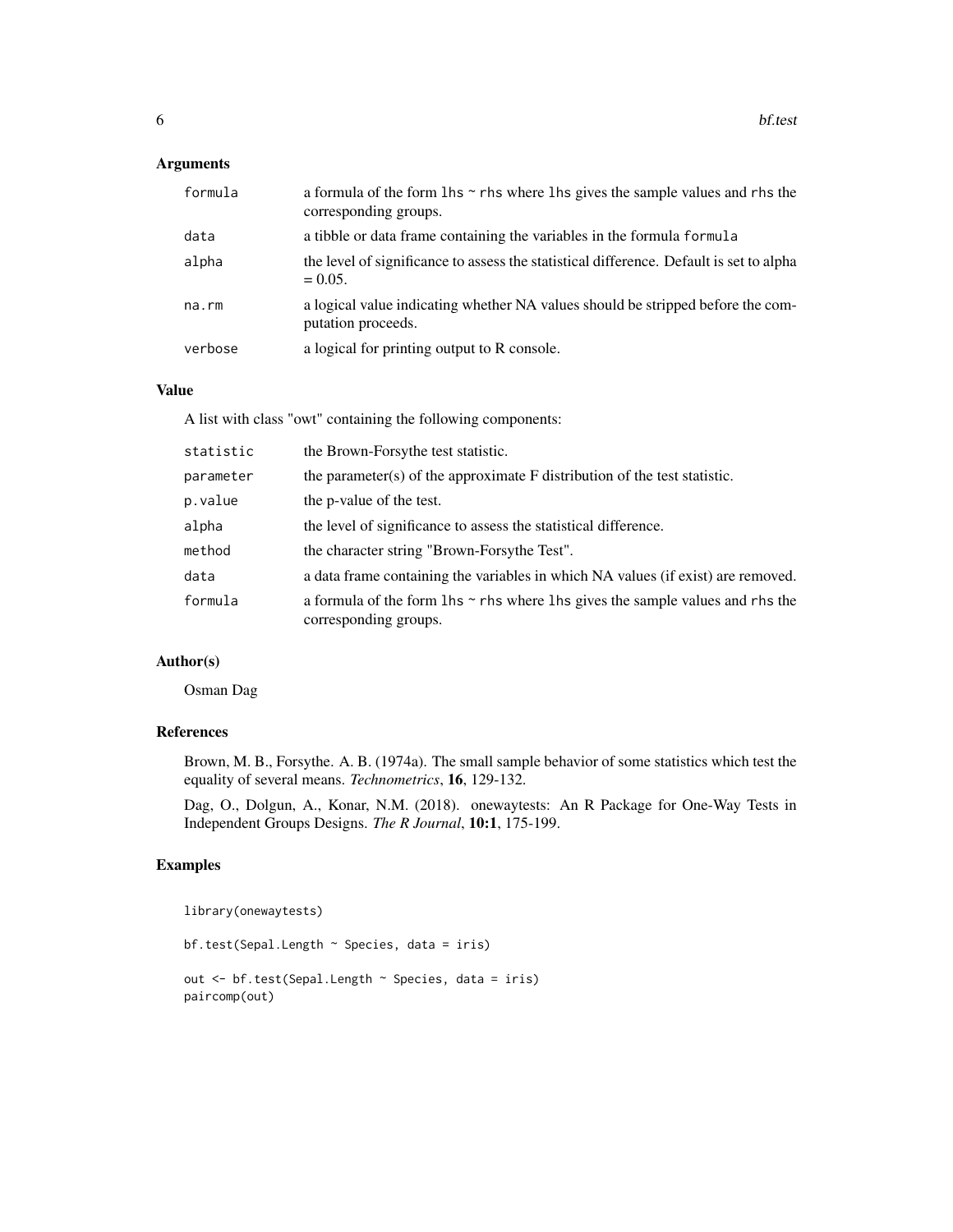<span id="page-6-0"></span>

box.test performs Box F test.

## Usage

box.test(formula, data, alpha = 0.05, na.rm = TRUE, verbose = TRUE)

## Arguments

| formula     | a formula of the form $\ln s \sim r$ hs where $\ln s$ gives the sample values and rhs the<br>corresponding groups. |
|-------------|--------------------------------------------------------------------------------------------------------------------|
| data        | a tibble or data frame containing the variables in the formula formula                                             |
| alpha       | the level of significance to assess the statistical difference. Default is set to alpha<br>$= 0.05.$               |
| $na$ . $rm$ | a logical value indicating whether NA values should be stripped before the com-<br>putation proceeds.              |
| verbose     | a logical for printing output to R console.                                                                        |

## Value

A list with class "owt" containing the following components:

| statistic | the Box F test statistic.                                                                                          |
|-----------|--------------------------------------------------------------------------------------------------------------------|
| parameter | the parameter(s) of the approximate $F$ distribution of the test statistic.                                        |
| p.value   | the p-value of the test.                                                                                           |
| alpha     | the level of significance to assess the statistical difference.                                                    |
| method    | the character string "Box F Test".                                                                                 |
| data      | a data frame containing the variables in which NA values (if exist) are removed.                                   |
| formula   | a formula of the form $\ln s \sim r$ hs where $\ln s$ gives the sample values and rhs the<br>corresponding groups. |

## Author(s)

Osman Dag

#### References

Box, G.E.P. (1954). Some Theorems on Quadratic Forms Applied in the Study of Analysis of Variance Problems, *Annals of Mathematical Statistics*, 25, 290-302.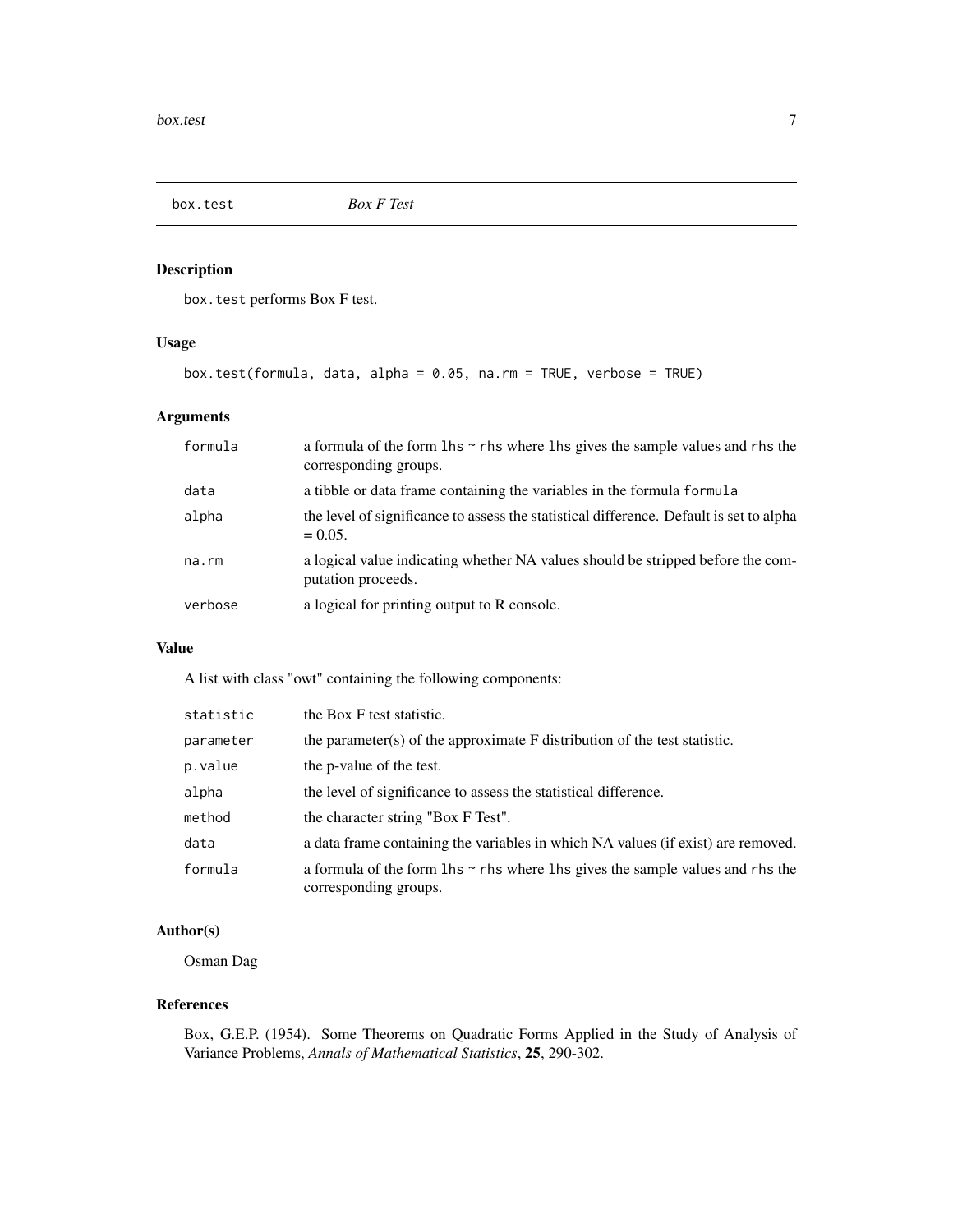## <span id="page-7-0"></span>Examples

```
library(onewaytests)
box.test(Sepal.Length ~ Species, data = iris)
out <- box.test(Sepal.Length ~ Species, data = iris)
paircomp(out)
```
## describe *Descriptive Statistics*

## Description

describe produces basic descritive statistics including sample size, mean, standard deviation, median, minimum value, maximum value, 25th quantile, 75th quantile, skewness, kurtosis, the number of missing value.

#### Usage

describe(formula, data)

## Arguments

| formula | a formula of the form $\ln s \sim r$ hs where $\ln s$ gives the sample values and rhs the |
|---------|-------------------------------------------------------------------------------------------|
|         | corresponding groups.                                                                     |
| data    | a tibble or data frame containing the variables in the formula formula                    |

### Value

Returns a data.frame of output.

#### Author(s)

Osman Dag

#### Examples

library(onewaytests)

describe(Sepal.Length ~ Species, data = iris)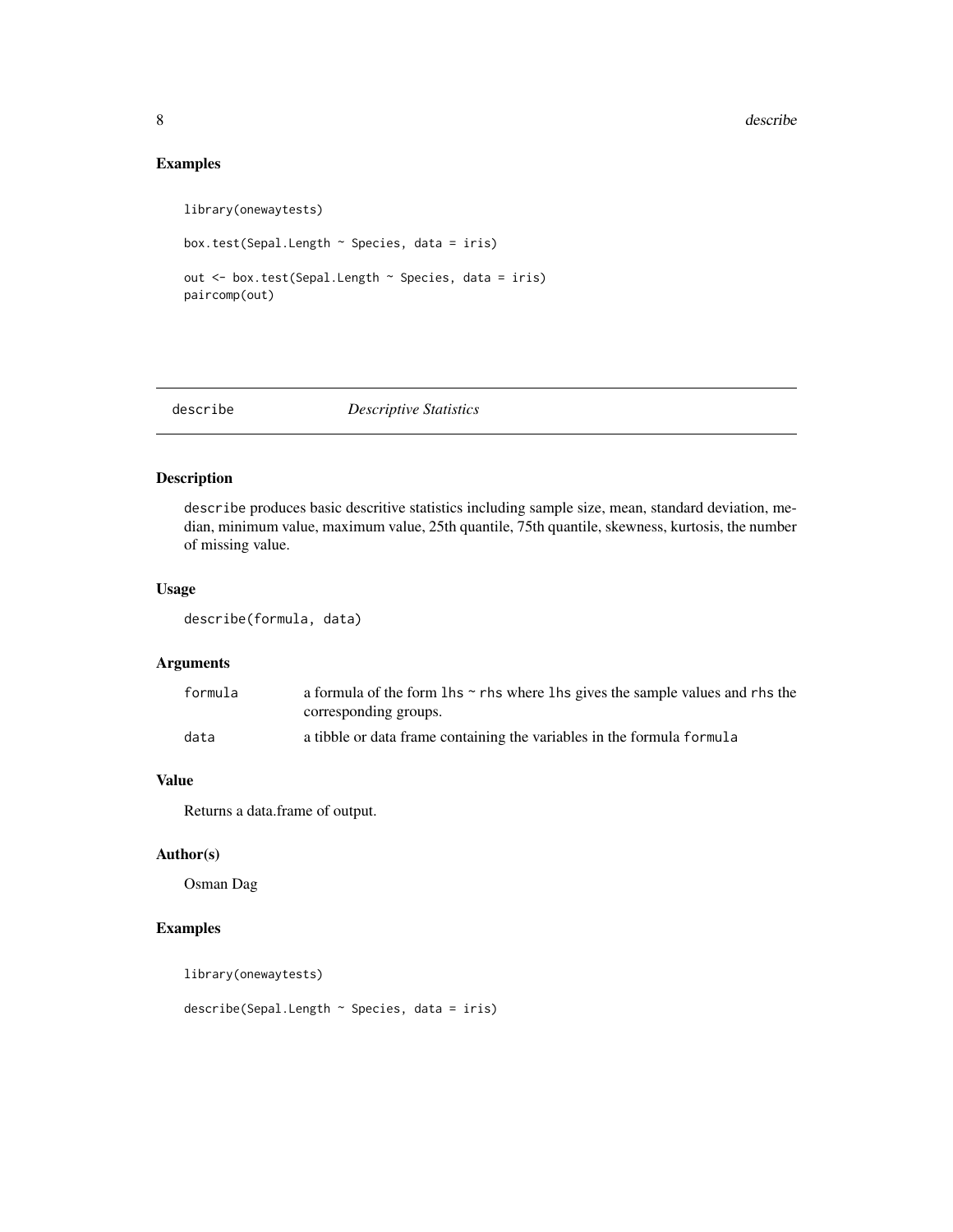<span id="page-8-0"></span>

gp.test tests whether two or more samples from normal distributions have the same means when the variances are not necessarily equal.

#### Usage

```
gp.test(formula, data, method = c("GT_Bootstrap","GT_Fiducial"), alpha = 0.05,
 na.rm = TRUE, verbose = TRUE)
```
## Arguments

| formula | a formula of the form $\ln s \sim r$ hs where $\ln s$ gives the sample values and rhs the<br>corresponding groups.                                                                                                            |
|---------|-------------------------------------------------------------------------------------------------------------------------------------------------------------------------------------------------------------------------------|
| data    | a tibble or data frame containing the variables in the formula formula                                                                                                                                                        |
| method  | a character string to select the method. "GT_Bootstrap": Generalized Test<br>Equivalent to Parametric Bootstrap Test (size close to intended), "GT_Fiducial":<br>Generalized Test Equivalent to Fiducial Test (size assured). |
| alpha   | the level of significance to assess the statistical difference. Default is set to alpha<br>$= 0.05.$                                                                                                                          |
| na.rm   | a logical value indicating whether NA values should be stripped before the com-<br>putation proceeds.                                                                                                                         |
| verbose | a logical for printing output to R console.                                                                                                                                                                                   |

#### Value

A list with class "owt" containing the following components:

| p.value | the p-value of the corresponding test.                                                                             |
|---------|--------------------------------------------------------------------------------------------------------------------|
| alpha   | the level of significance to assess the statistical difference.                                                    |
| method  | the selected method used in generalized test.                                                                      |
| data    | a data frame containing the variables in which NA values (if exist) are removed.                                   |
| formula | a formula of the form $\ln s \sim r$ hs where $\ln s$ gives the sample values and rhs the<br>corresponding groups. |

#### Note

The methods underlying Generalized Tests are summarized in Weerahandi and Krishnamoorthy (2019), which shows that both the Fiducial and the Parametric Bootstrap tests are generalized tests based on an exact probability statement on alternative test variables. Greater details of them can be found in Krishnamoorthy et al. (2007) and Li et al. (2011). For greater details about Generalized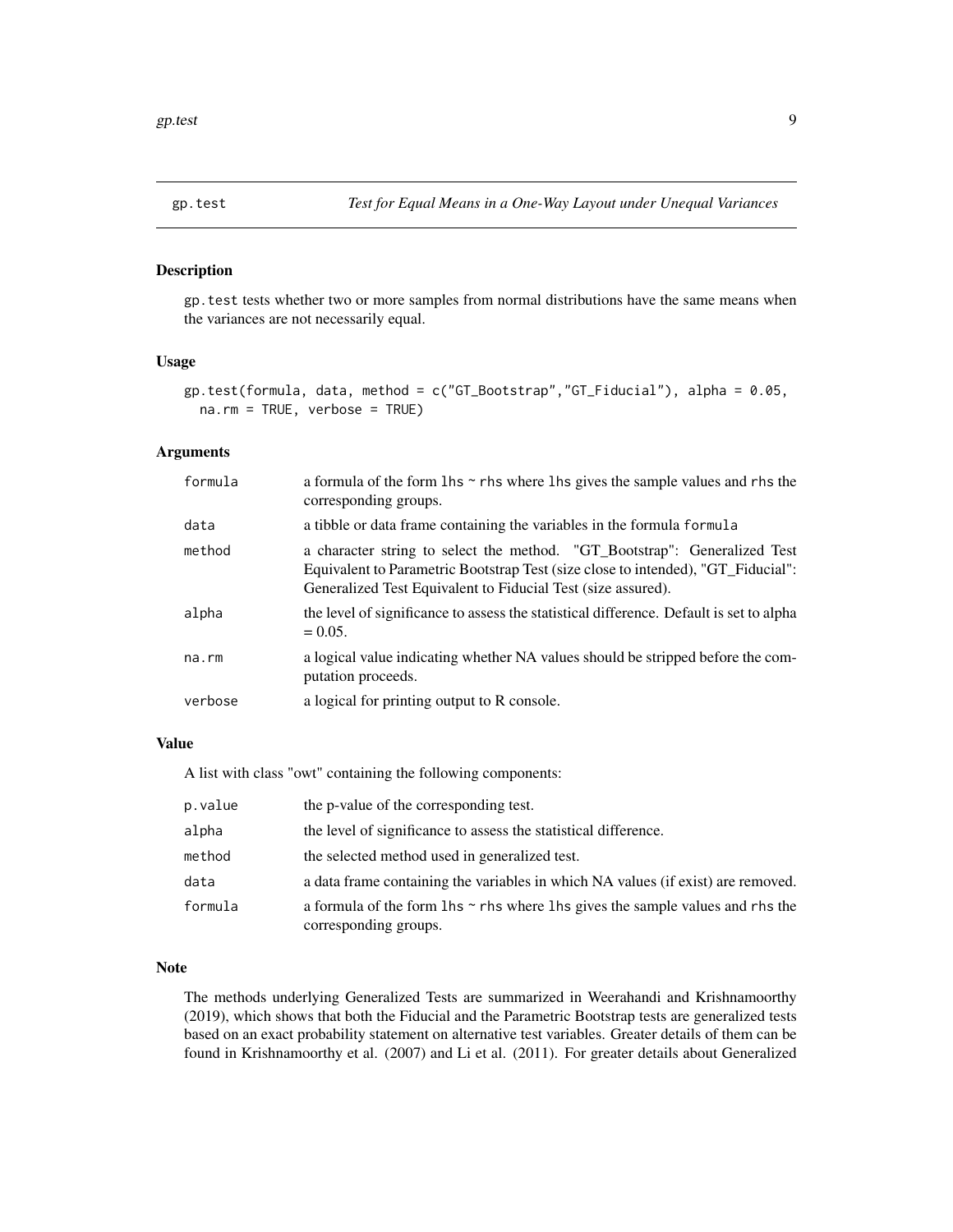Inference, the reader is referred to Weerahandi (2004), which can be freely read at [Generalized](http://www.Weerahandi.org) [Inference.](http://www.Weerahandi.org)

For additional information about the methods and the code, the reader can contact the authors of this code, [Sam Weerahandi](mailto:Weerahandi@X-Techniques.com) or [Malwane Ananda.](mailto:malwane.ananda@unlv.edu)

#### Author(s)

Sam Weerahandi, Malwane Ananda

#### References

Daniel, W.W., Cross, C.L. (2013). *Biostatistics: A Foundation for Analysis in the Health Sciences. (10th ed.)*. John Wiley and Sons, Inc.

Krishnamoorthy, K., Lu, F., Mathew, T. (2007). A parametric bootstrap approach for ANOVA with unequal variances: fixed and random models. *Computational Statistics and Data Analysis*, 51:12, 5731-5742.

Li, X., Wang J., Liang H. (2011). Comparison of several means: a fiducial based approach. *Computational Statistics and Data Analysis*, 55:5, 1993-2002.

Weerahandi, S. (2004). *Generalized Inference in Repeated Measures: Exact Methods in MANOVA and Mixed Models*, Series in Probability and Statistics. John Wiley and Sons, Inc.

Weerahandi, S., Krishnamoorthy, K. (2019). A note reconciling ANOVA tests under unequal error variances. *Communications in Statistics-Theory and Methods*, 48:3, 689-693.

#### Examples

##Both examples given below are from the book written by Daniel and Cross (2013). ##They are One-way ANOVA examples, where it is not reasonable to assume equal variances.

```
###Example 1
```
library(onewaytests)

```
x \leftarrow \text{factor}(c(1,1,1,1,2,2,2,2,3,3,3,3,4,4,4))y <- c(71.8,66.1,67.6,66.4,42.8,53.2,56.1,56.5,
       72.5,62.9,58.9,69.3,47.1,86.6,56)
Example1 \leq data.frame(y, x)
```
 $describe(y \sim x, data = Example1)$ 

```
out \leq gp.test(y \sim x, data = Example1, alpha = 0.10)
paircomp(out)
```
 $gp.test(y \sim x, data = Example1, method = "GT_Fiducial")$ 

###Example 2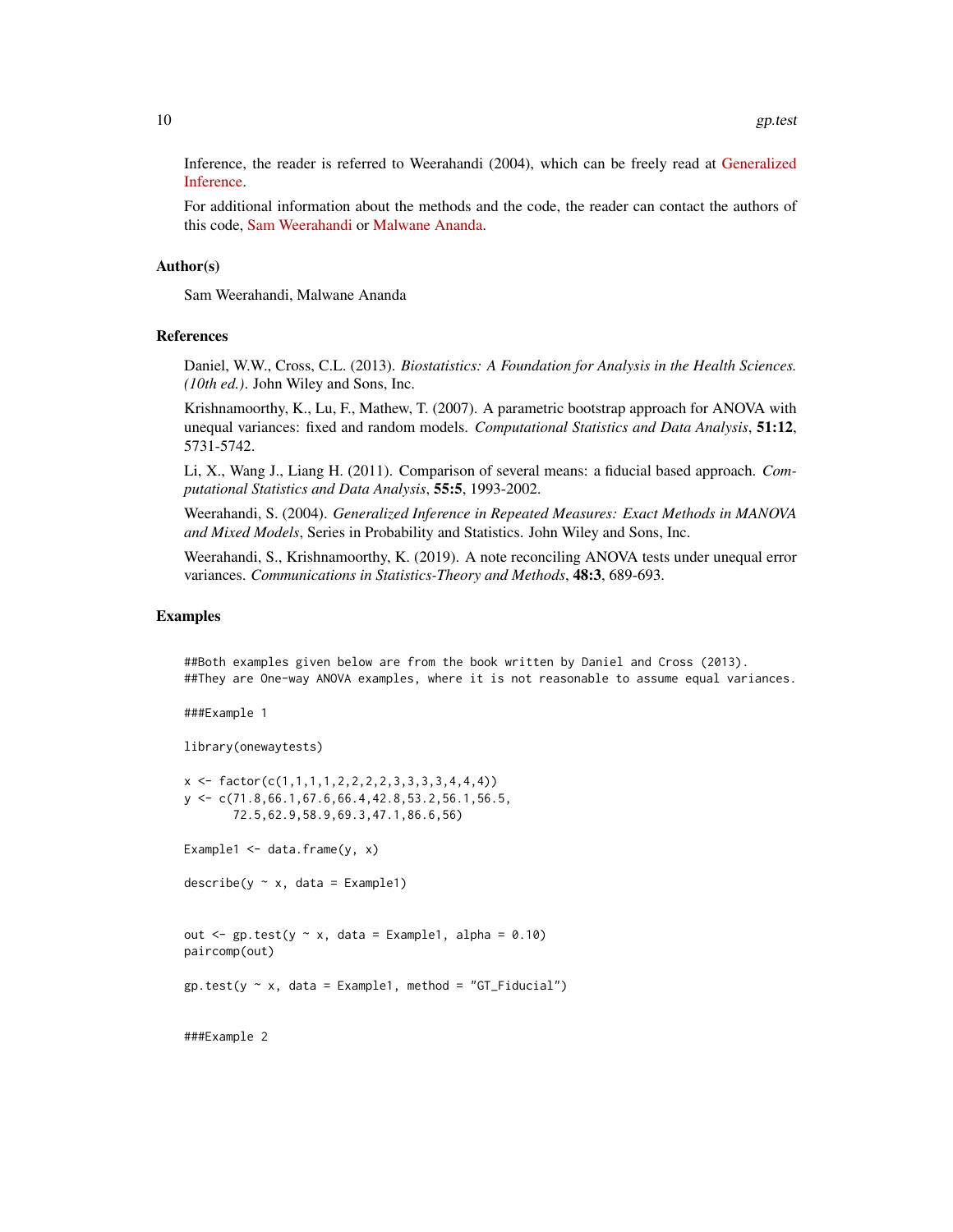#### <span id="page-10-0"></span>gplot the state of the state of the state of the state of the state of the state of the state of the state of the state of the state of the state of the state of the state of the state of the state of the state of the stat

library(onewaytests)

```
x <- factor(c(1,1,1,1,1,1,1,1,1,1,1,1,2,2,2,2,2,3,3,3,3,3,3,3,3))
y <- c(92,93,74,80.5,76,71,75.5,88.5,93,80.5,83,87,79,
       78,100,76.5,68,81.5,75,76.5,70.5,69,73.8,74,80)
Example2 \leq data.frame(y, x)
describe(y \sim x, data = Example2)out \leq gp.test(y \leq x, data = Example2, method = "GT_Fiducial", alpha = 0.10)
paircomp(out)
out \leq gp.test(y \sim x, data = Example2,
method = "GT_Bootstrap", alpha = 0.10)
paircomp(out)
```
<span id="page-10-1"></span>gplot *Box-and-Whisker Plots and Error Bars*

#### Description

gplot produce box-and-whisker plots and error bars of the given grouped values.

#### Usage

```
gplot(formula, data, type = c("boxplot", "errorbar"), violin = TRUE, xlab = NULL,
 ylab = NULL, title = NULL, width = NULL, option = c("se", "sd"), na.rm = TRUE)
```
## Arguments

| formula | a formula of the form $\ln s \sim r$ hs where $\ln s$ gives the sample values and rhs the<br>corresponding groups.                                                                           |
|---------|----------------------------------------------------------------------------------------------------------------------------------------------------------------------------------------------|
| data    | a tibble or data frame containing the variables in the formula formula                                                                                                                       |
| type    | a character string to select one of the plots. "boxplot": box-and-whisker plot,<br>"errorbar": error bar.                                                                                    |
| violin  | a logical adding violin plot on box-and-whisker plot.                                                                                                                                        |
| xlab    | a label for the x axis, defaults to a description of x.                                                                                                                                      |
| ylab    | a label for the y axis, defaults to a description of y.                                                                                                                                      |
| title   | a main title for the plot.                                                                                                                                                                   |
| width   | a numeric giving the width of the boxes for box-and-whisker plots (defaults to<br>0.3) and the width of the little lines at the tops and bottoms of the error bars<br>(defaults to $0.15$ ). |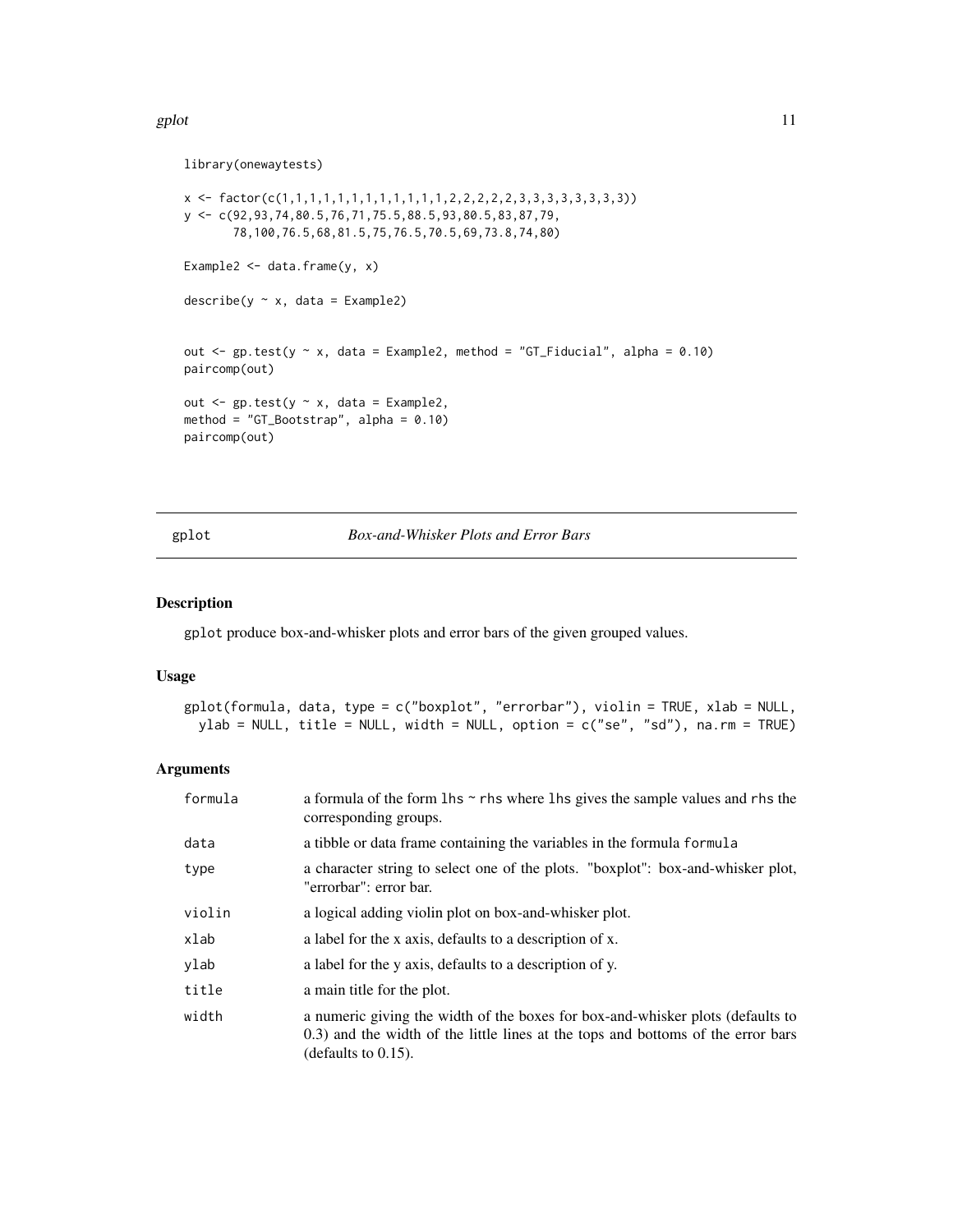<span id="page-11-0"></span>

| option | a character string to select one of the options to draw error bars with standard<br>error or standard deviation. "se": standard error, "sd": standard deviation. De-<br>faults to "se". |
|--------|-----------------------------------------------------------------------------------------------------------------------------------------------------------------------------------------|
| na.rm  | a logical indicating whether NA values should be stripped before the computa-<br>tion proceeds.                                                                                         |

#### Details

The upper whisker of box-and-whisker plots extends from the hinge to the highest value that is within 1.5 \* IQR of the hinge, where IQR is the inter-quartile range. The lower whisker extends from the hinge to the lowest value within 1.5 \* IQR of the hinge. Data out of the ends of the whiskers are outliers and plotted as points.

#### Author(s)

Osman Dag

## See Also

[geom\\_boxplot](#page-0-0) [geom\\_violin](#page-0-0)

#### Examples

```
library(onewaytests)
```

```
gplot(Sepal.Length ~ Species, data = iris, type = "boxplot")gplot(Sepal.Length ~ Species, data = iris, type = "boxplot", violin = FALSE)
gplot(Sepal.Length ~ Species, data = iris, type = "errorbar", option = "se")
gplot(Sepal.Length ~ Species, data = iris, type = "errorbar", option = "sd")
```
<span id="page-11-1"></span>homog.test *Variance Homogeneity Tests*

#### Description

homog.test performs variance homogeneity tests including Levene, Bartlett, Fligner-Killeen tests.

#### Usage

```
homog.test(formula, data, method = c("Levene", "Bartlett", "Fligner"),
  alpha = 0.05, na.rm = TRUE, verbose = TRUE)
```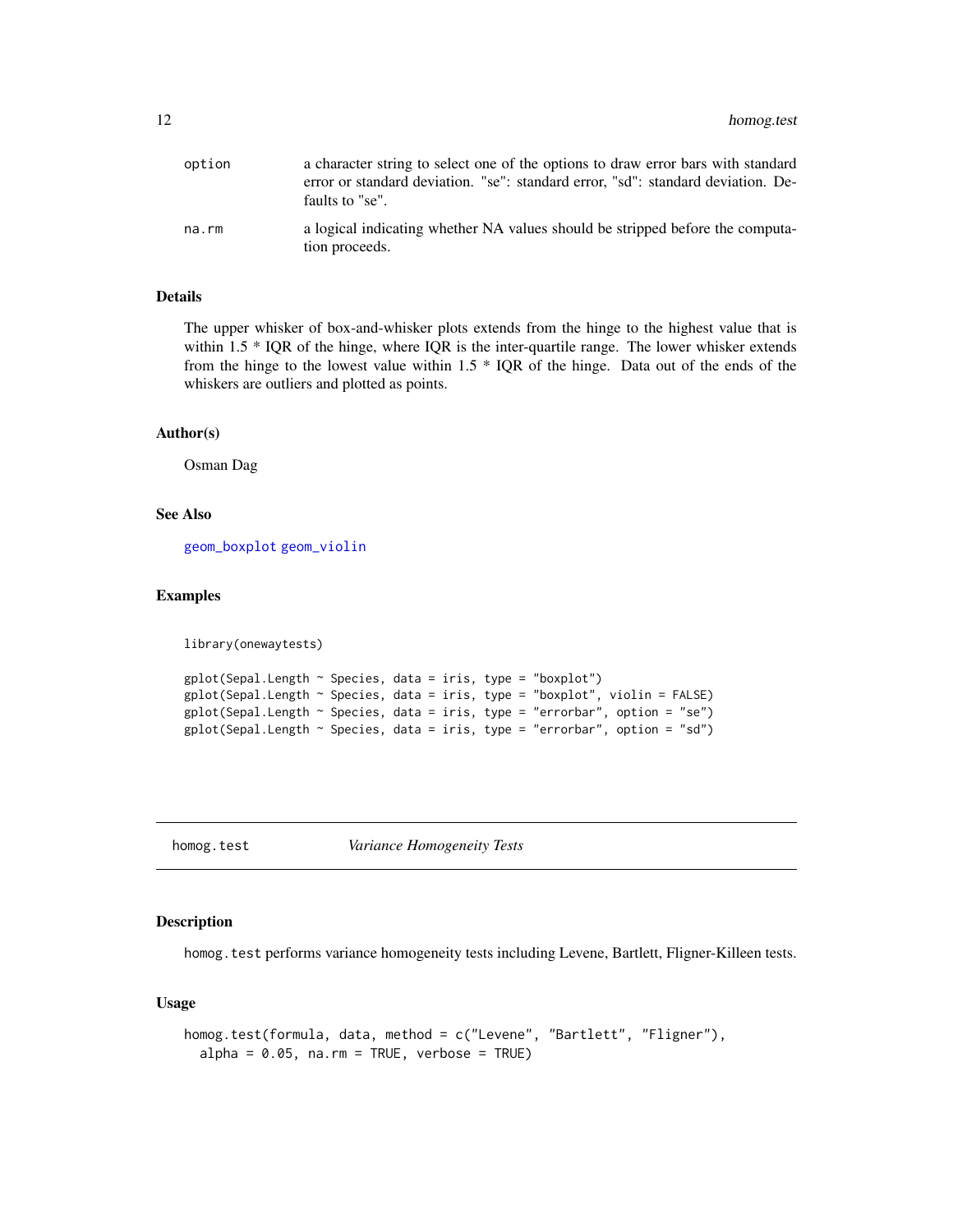## <span id="page-12-0"></span>homog.test 13

## Arguments

| formula | a formula of the form $\ln s \sim r$ hs where $\ln s$ gives the sample values and rhs the<br>corresponding groups.                                            |
|---------|---------------------------------------------------------------------------------------------------------------------------------------------------------------|
| data    | a tibble or data frame containing the variables in the formula formula                                                                                        |
| method  | a character string to select one of the variance homogeneity tests. "Levene":<br>Levene's test, "Bartlett": Bartlett's test, "Fligner": Fligner-Killeen test. |
| alpha   | the level of significance to assess variance homogenity. Default is set to alpha $=$<br>0.05.                                                                 |
| na.rm   | a logical value indicating whether NA values should be stripped before the com-<br>putation proceeds.                                                         |
| verbose | a logical for printing output to R console.                                                                                                                   |

## Value

A list containing the following components:

| statistic | the corresponding test statistic.                                                                                                                                                                                                      |
|-----------|----------------------------------------------------------------------------------------------------------------------------------------------------------------------------------------------------------------------------------------|
| parameter | the parameter(s) of the approximate corresponding distribution of the test statis-<br>tic. The corresponding distribution is F distribution for Levene's test, Chi-square<br>disribution for Bartlett's test and Fligner-Killeen test. |
| p.value   | the p-value of the test.                                                                                                                                                                                                               |

## Author(s)

Osman Dag

## See Also

[leveneTest](#page-0-0) [bartlett.test](#page-0-0) [fligner.test](#page-0-0)

## Examples

library(onewaytests)

homog.test(Sepal.Length ~ Species, data = iris) homog.test(Sepal.Length ~ Species, data = iris, method = "Bartlett")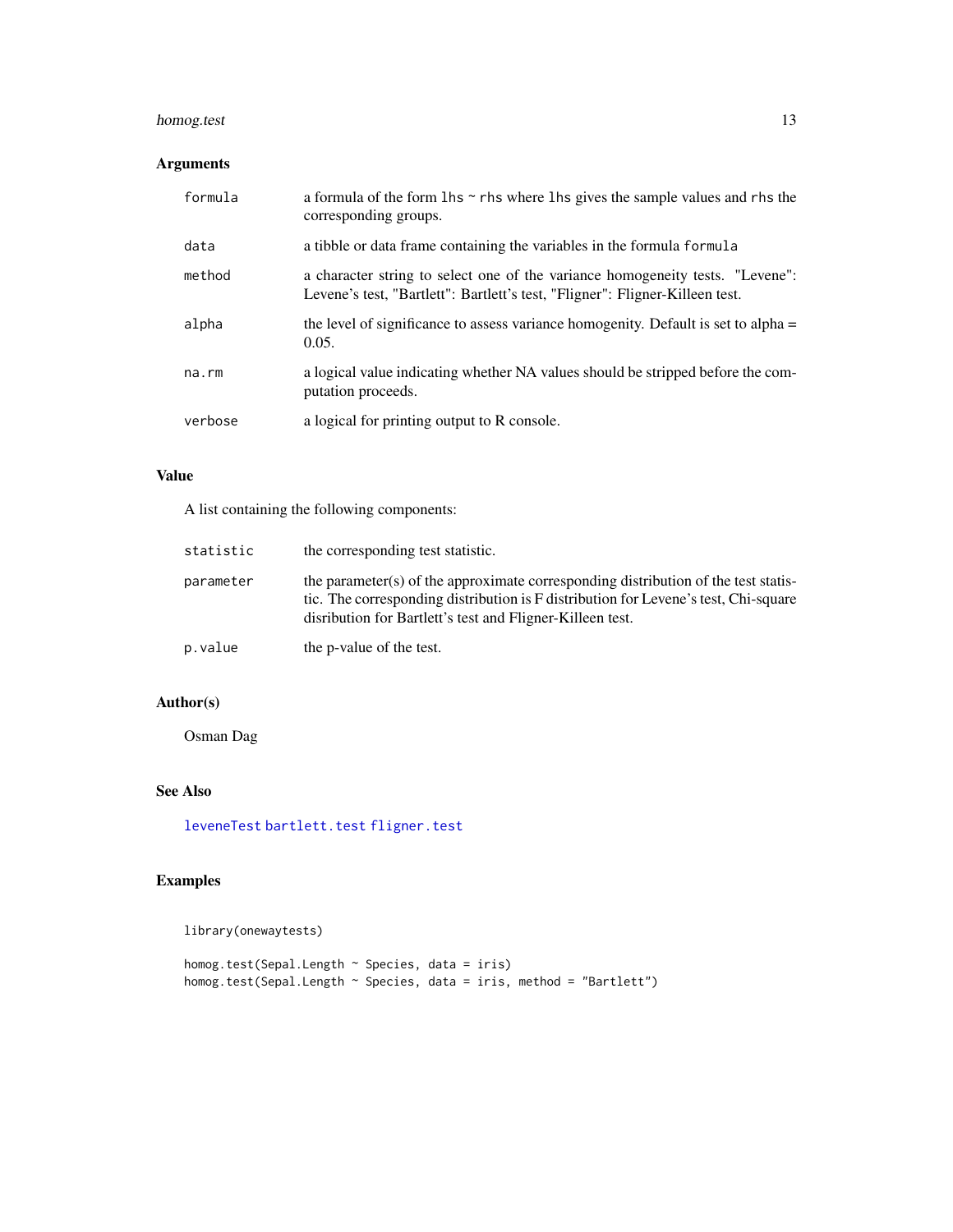<span id="page-13-0"></span>

james.test performs James second order test.

## Usage

```
james.test(formula, data, alpha = 0.05, na.rm = TRUE, verbose = TRUE)
```
#### Arguments

| formula | a formula of the form $\ln s \sim r$ hs where $\ln s$ gives the sample values and rhs the<br>corresponding groups. |
|---------|--------------------------------------------------------------------------------------------------------------------|
| data    | a tibble or data frame containing the variables in the formula formula                                             |
| alpha   | a significance level. Defaults alpha $= 0.05$ .                                                                    |
| na.rm   | a logical value indicating whether NA values should be stripped before the com-<br>putation proceeds.              |
| verbose | a logical for printing output to R console.                                                                        |

#### Value

A list with class "jt" containing the following components:

| statistic     | the James second order test statistic.                                                                             |
|---------------|--------------------------------------------------------------------------------------------------------------------|
| criticalValue | the critical value of the James second order test statistic.                                                       |
| alpha         | the level of significance to assess the statistical difference.                                                    |
| method        | the character string "James Second Order Test".                                                                    |
| data          | a data frame containing the variables in which NA values (if exist) are removed.                                   |
| formula       | a formula of the form $\ln s \sim r$ hs where $\ln s$ gives the sample values and rhs the<br>corresponding groups. |

## Author(s)

Anil Dolgun

#### References

Cribbie, R. A., Fiksenbaum, L., Keselman, H. J., Wilcox, R. R. (2012). Effect of Non-Normality on Test Statistics for One-Way Independent Groups Designs. *British Journal of Mathematical and Statistical Psychology*, 65, 56-73.

Dag, O., Dolgun, A., Konar, N.M. (2018). onewaytests: An R Package for One-Way Tests in Independent Groups Designs. *The R Journal*, 10:1, 175-199.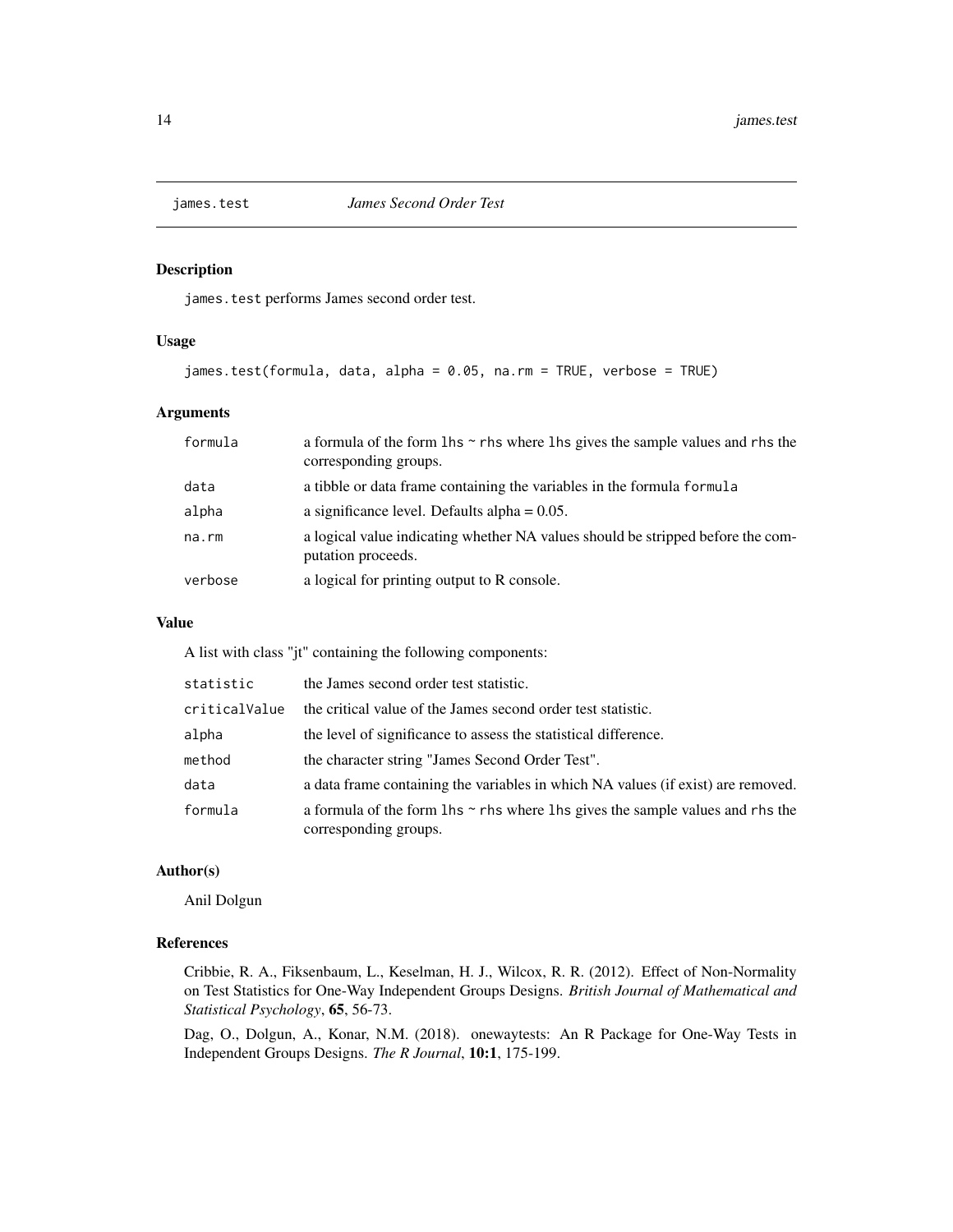## <span id="page-14-0"></span>johansen.test 15

## Examples

```
library(onewaytests)
```

```
james.test(Sepal.Length ~ Species, data = iris, alpha = 0.05)
```

```
out <- james.test(Sepal.Length ~ Species, data = iris, alpha = 0.05)
paircomp(out)
```
johansen.test *Johansen F Test*

## Description

johansen.test performs Johansen F test.

## Usage

johansen.test(formula, data, alpha = 0.05, na.rm = TRUE, verbose = TRUE)

## Arguments

| formula     | a formula of the form $\ln s \sim r$ hs where $\ln s$ gives the sample values and rhs the<br>corresponding groups. |
|-------------|--------------------------------------------------------------------------------------------------------------------|
| data        | a tibble or data frame containing the variables in the formula formula                                             |
| alpha       | the level of significance to assess the statistical difference. Default is set to alpha<br>$= 0.05.$               |
| $na$ . $rm$ | a logical value indicating whether NA values should be stripped before the com-<br>putation proceeds.              |
| verbose     | a logical for printing output to R console.                                                                        |

## Value

A list with class "owt" containing the following components:

| statistic | the Johansen F test statistic.                                                                                     |
|-----------|--------------------------------------------------------------------------------------------------------------------|
| parameter | the parameter(s) of the approximate $F$ distribution of the test statistic.                                        |
| p.value   | the p-value of the test.                                                                                           |
| alpha     | the level of significance to assess the statistical difference.                                                    |
| method    | the character string "Johansen F Test".                                                                            |
| data      | a data frame containing the variables in which NA values (if exist) are removed.                                   |
| formula   | a formula of the form $\ln s \sim r$ hs where $\ln s$ gives the sample values and rhs the<br>corresponding groups. |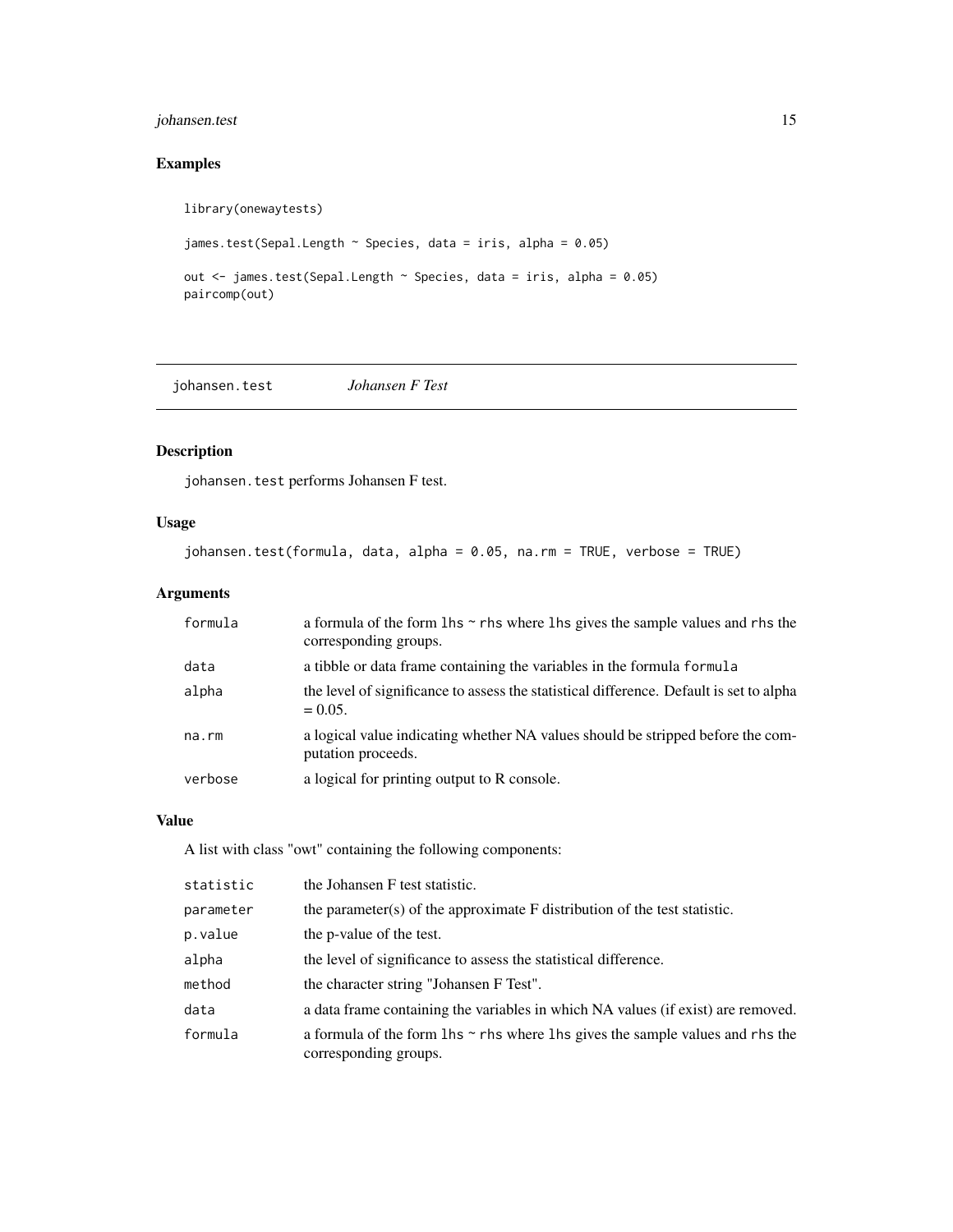## <span id="page-15-0"></span>Author(s)

Osman Dag

#### References

Johansen, S. (1980). The Welch-James Approximation to the Distribution of the Residual Sum of Squares in a Weighted Linear Regression, *Biometrika*, 67:1, 58-92.

## Examples

```
library(onewaytests)
johansen.test(Sepal.Length ~ Species, data = iris)
```

```
out <- johansen.test(Sepal.Length ~ Species, data = iris)
paircomp(out)
```

```
kw.test Kruskal-Wallis Test
```
## Description

kw.test performs Kruskal-Wallis test.

#### Usage

```
kw.test(formula, data, alpha = 0.05, na.rm = TRUE, verbose = TRUE)
```
#### Arguments

| formula | a formula of the form $\ln s \sim r$ hs where $\ln s$ gives the sample values and rhs the<br>corresponding groups. |
|---------|--------------------------------------------------------------------------------------------------------------------|
| data    | a tibble or data frame containing the variables in the formula formula                                             |
| alpha   | the level of significance to assess the statistical difference. Default is set to alpha<br>$= 0.05.$               |
| na.rm   | a logical value indicating whether NA values should be stripped before the com-<br>putation proceeds.              |
| verbose | a logical for printing output to R console.                                                                        |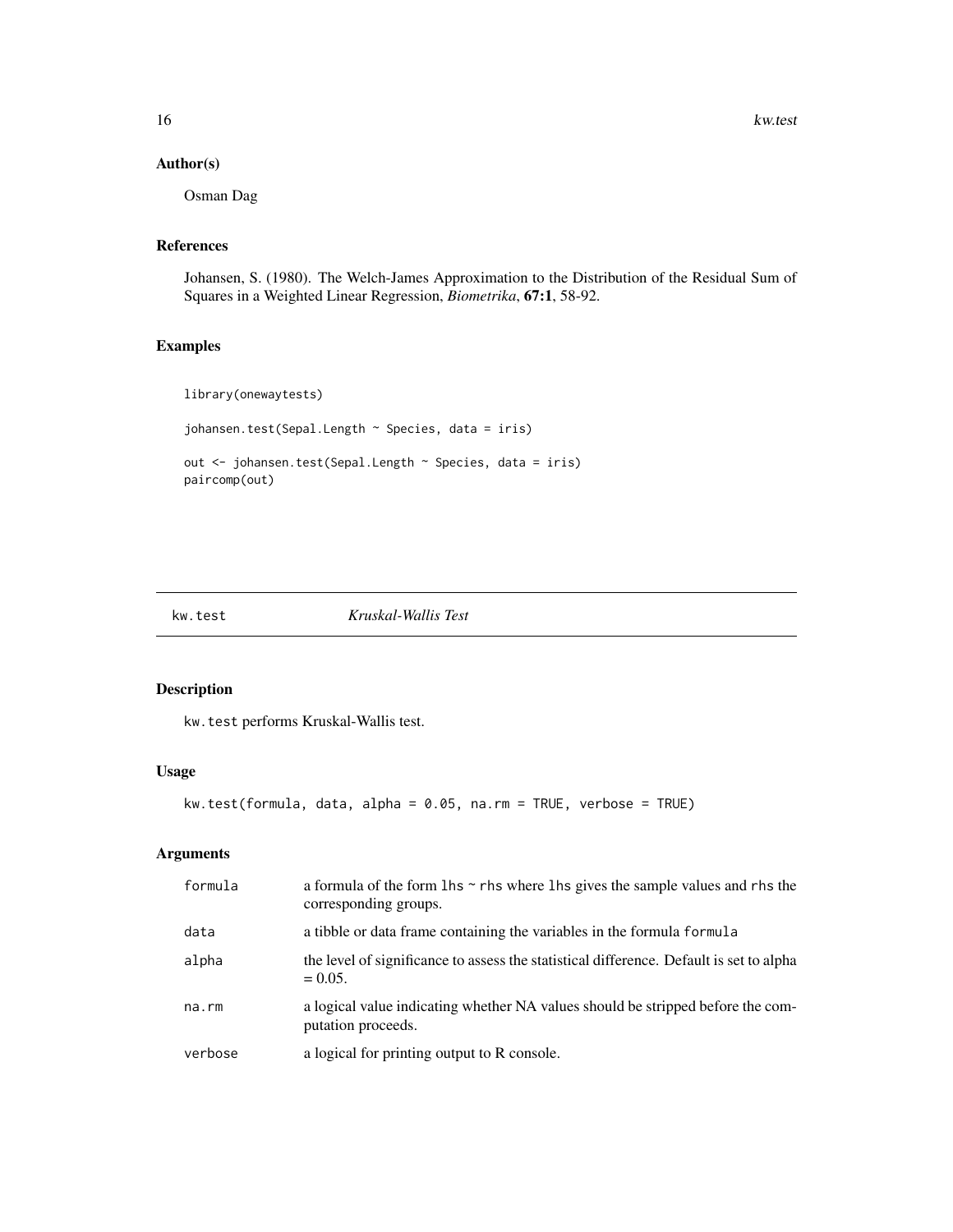#### <span id="page-16-0"></span>mw.test 17

#### Value

A list with class "owt" containing the following components:

| statistic | the Kruskal-Wallis test statistic.                                                                                 |
|-----------|--------------------------------------------------------------------------------------------------------------------|
| parameter | the parameter(s) of the approximate chi-squared distribution of the test statistic.                                |
| p.value   | the p-value of the test.                                                                                           |
| alpha     | the level of significance to assess the statistical difference.                                                    |
| data      | a data frame containing the variables in which NA values (if exist) are removed.                                   |
| formula   | a formula of the form $\ln s \sim r$ hs where $\ln s$ gives the sample values and rhs the<br>corresponding groups. |

## Author(s)

Anil Dolgun

#### References

Dag, O., Dolgun, A., Konar, N.M. (2018). onewaytests: An R Package for One-Way Tests in Independent Groups Designs. *The R Journal*, 10:1, 175-199.

Sheskin, D. J. (2004). *Handbook of Parametric and Nonparametric Statistical Procedures*. 3rd Edition. Chapman and Hall CRC. Florida: Boca Raton.

## Examples

library(onewaytests) kw.test(Sepal.Length ~ Species, data = iris) out <- kw.test(Sepal.Length ~ Species, data = iris) paircomp(out)

mw.test *Mann-Whitney U Test*

#### Description

mw.test performs Mann-Whitney U test for two samples.

#### Usage

```
mw.test(formula, data, alpha = 0.05, na.rm = TRUE, verbose = TRUE)
```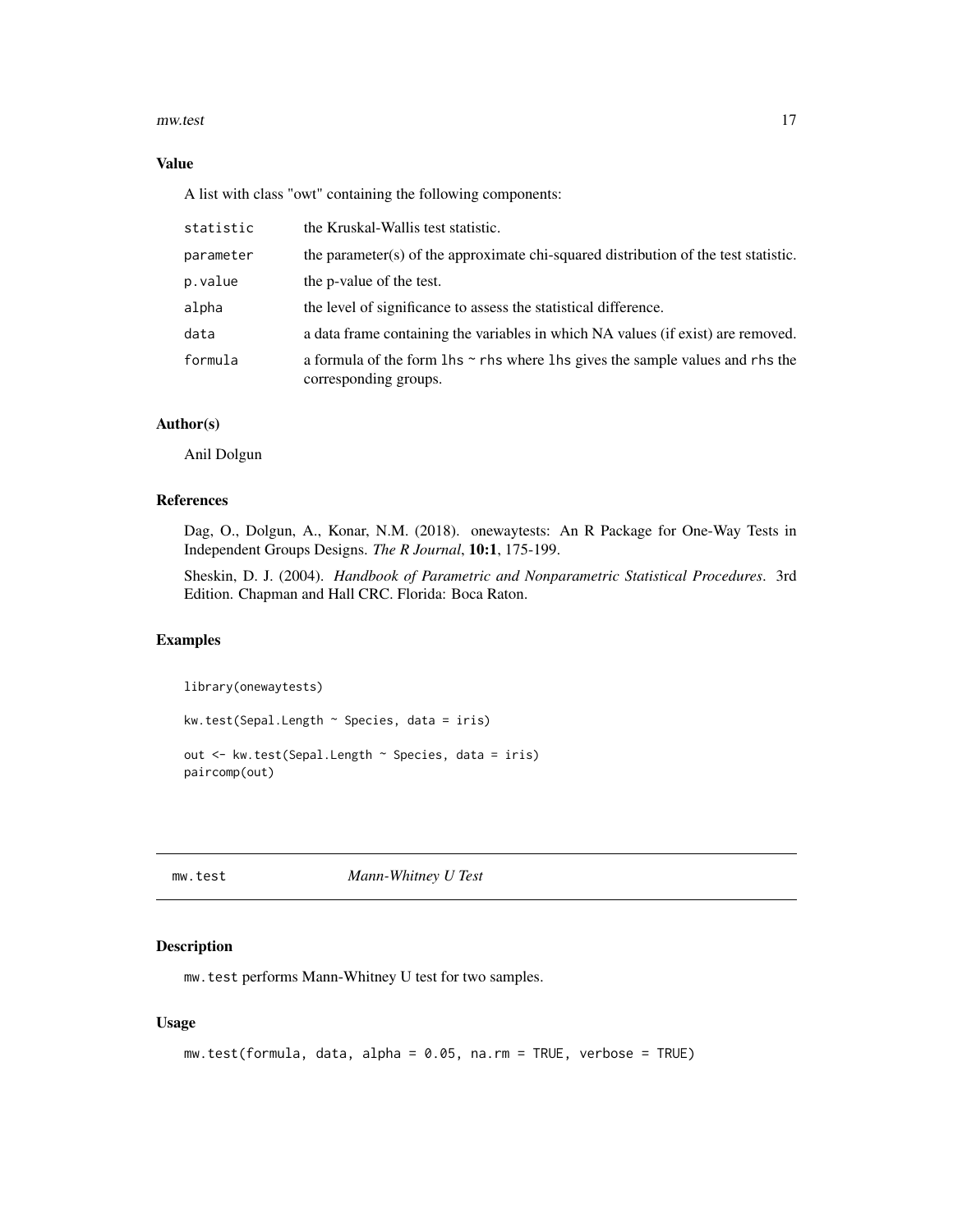## <span id="page-17-0"></span>Arguments

| formula | a formula of the form $\ln s \sim r$ hs where $\ln s$ gives the sample values and rhs the<br>corresponding groups. |
|---------|--------------------------------------------------------------------------------------------------------------------|
| data    | a tibble or data frame containing the variables in the formula formula                                             |
| alpha   | the level of significance to assess the statistical difference. Default is set to alpha<br>$= 0.05.$               |
| na.rm   | a logical value indicating whether NA values should be stripped before the com-<br>putation proceeds.              |
| verbose | a logical for printing output to R console.                                                                        |

#### Details

Approximation to normal distribution is used to obtain the p-value.

#### Value

A list with class "owt" containing the following components:

| statistic | the Z statistic.                                                                                                   |
|-----------|--------------------------------------------------------------------------------------------------------------------|
| p.value   | the p-value of the test.                                                                                           |
| alpha     | the level of significance to assess the statistical difference.                                                    |
| data      | a data frame containing the variables in which NA values (if exist) are removed.                                   |
| formula   | a formula of the form $\ln s \sim r$ hs where $\ln s$ gives the sample values and rhs the<br>corresponding groups. |

## Author(s)

Osman Dag

## See Also

[wilcox.test](#page-0-0) [st.test](#page-22-1) [wt.test](#page-25-1)

## Examples

```
library(AID)
data(AADT)
library(onewaytests)
describe(aadt ~ control, data = AADT)
mw.test(aadt ~ control, data = AADT)
```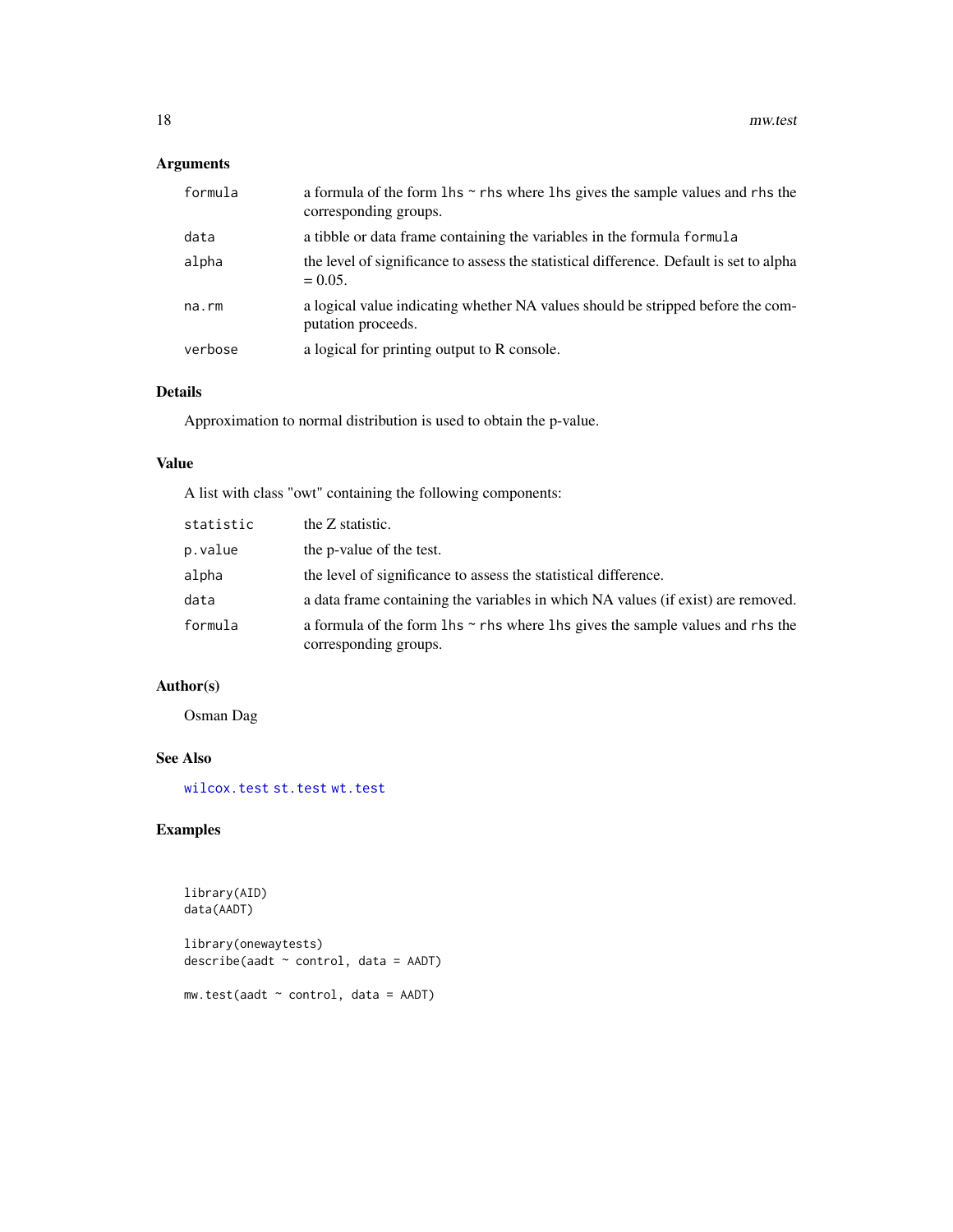<span id="page-18-0"></span>

nor.test performs normality tests including Shapiro-Wilk, Shapiro-Francia, Kolmogorov-Smirnov, Anderson-Darling, Cramer-von Mises, Pearson Chi-square tests, and also assess the normality of each group through plots.

#### Usage

```
nor.test(formula, data, method = c("SW", "SF", "LT", "AD", "CVM", "PT"),
 alpha = 0.05, plot = c("qqplot-histogram", "qqplot", "histogram"), mfrow = NULL,
 na.rm = TRUE, verbose = TRUE)
```
#### Arguments

| formula | a formula of the form $\ln s \sim r$ hs where $\ln s$ gives the sample values and rhs the<br>corresponding groups.                                                                                                                                           |
|---------|--------------------------------------------------------------------------------------------------------------------------------------------------------------------------------------------------------------------------------------------------------------|
| data    | a tibble or data frame containing the variables in the formula formula                                                                                                                                                                                       |
| method  | a character string to select one of the normality tests. "SW": Shapiro-Wilk<br>test, "SF": Shapiro-Francia test, "LT": Lilliefors (Kolmogorov-Smirnov) test,<br>"AD": Anderson-Darling test, "CVM": Cramer-von Mises test, "PT": Pearson<br>Chi-square test. |
| alpha   | the level of significance to assess normality. Default is set to alpha $= 0.05$ .                                                                                                                                                                            |
| plot    | a character string to select one of the plots including qqplot-histogram, qqplot,<br>histogram. The red line is the density line of normal distribution.                                                                                                     |
| mfrow   | a two element vector to draw subsequent figures.                                                                                                                                                                                                             |
| na.rm   | a logical value indicating whether NA values should be stripped before the com-<br>putation proceeds.                                                                                                                                                        |
| verbose | a logical for printing output to R console.                                                                                                                                                                                                                  |

## Value

A data frame gives the test results for the normality of groups via corresponding normality.

#### Author(s)

Osman Dag

#### See Also

[homog.test](#page-11-1) [gplot](#page-10-1) [shapiro.test](#page-0-0)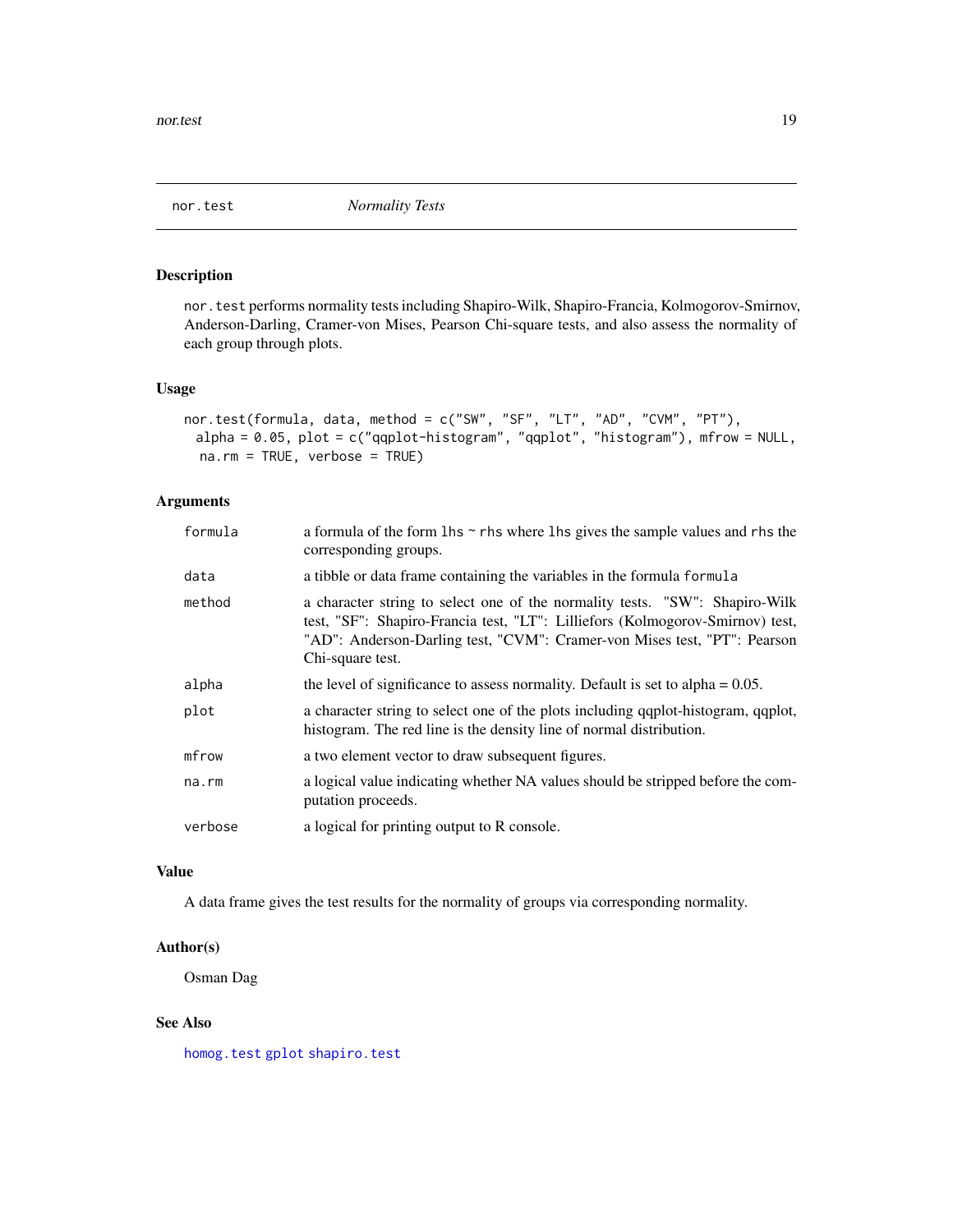#### Examples

```
library(onewaytests)
```

```
nor.test(Sepal.Length ~ Species, data = iris, method = "SW", plot = "qqplot-histogram")
nor.test(Sepal.Length ~ Species, data = iris, method = "SF", plot = "qqplot", mfrow = c(1,3))
```
paircomp *Pairwise Comparisons*

#### Description

paircomp is a generic function for pairwise comparisons by adjusting p-values.

#### Usage

```
## S3 method for class 'owt'
paircomp(x, adjust.method = c("bonferroni", "holm", "hochberg", "hommel", "BH",
  "BY", "fdr", "none"), ...)
```
## Arguments

|                         | a owt object.                                                                                      |
|-------------------------|----------------------------------------------------------------------------------------------------|
|                         | adjust.method Method for adjusting p values (see p. adjust). Default is set to "bonferroni".       |
| $\cdot$ $\cdot$ $\cdot$ | Additional arguments affecting multiple comparisons of groups in one-way in-<br>dependent designs. |

#### Value

Returns a data.frame of output.

#### Author(s)

Osman Dag

## Examples

```
library(onewaytests)
```

```
out <- aov.test(Sepal.Length ~ Species, data = iris)
paircomp(out)
paircomp(out, adjust.method = "hochberg")
out2 <- kw.test(Sepal.Length ~ Species, data = iris)
paircomp(out2)
paircomp(out2, adjust.method = "hommel")
```
<span id="page-19-0"></span>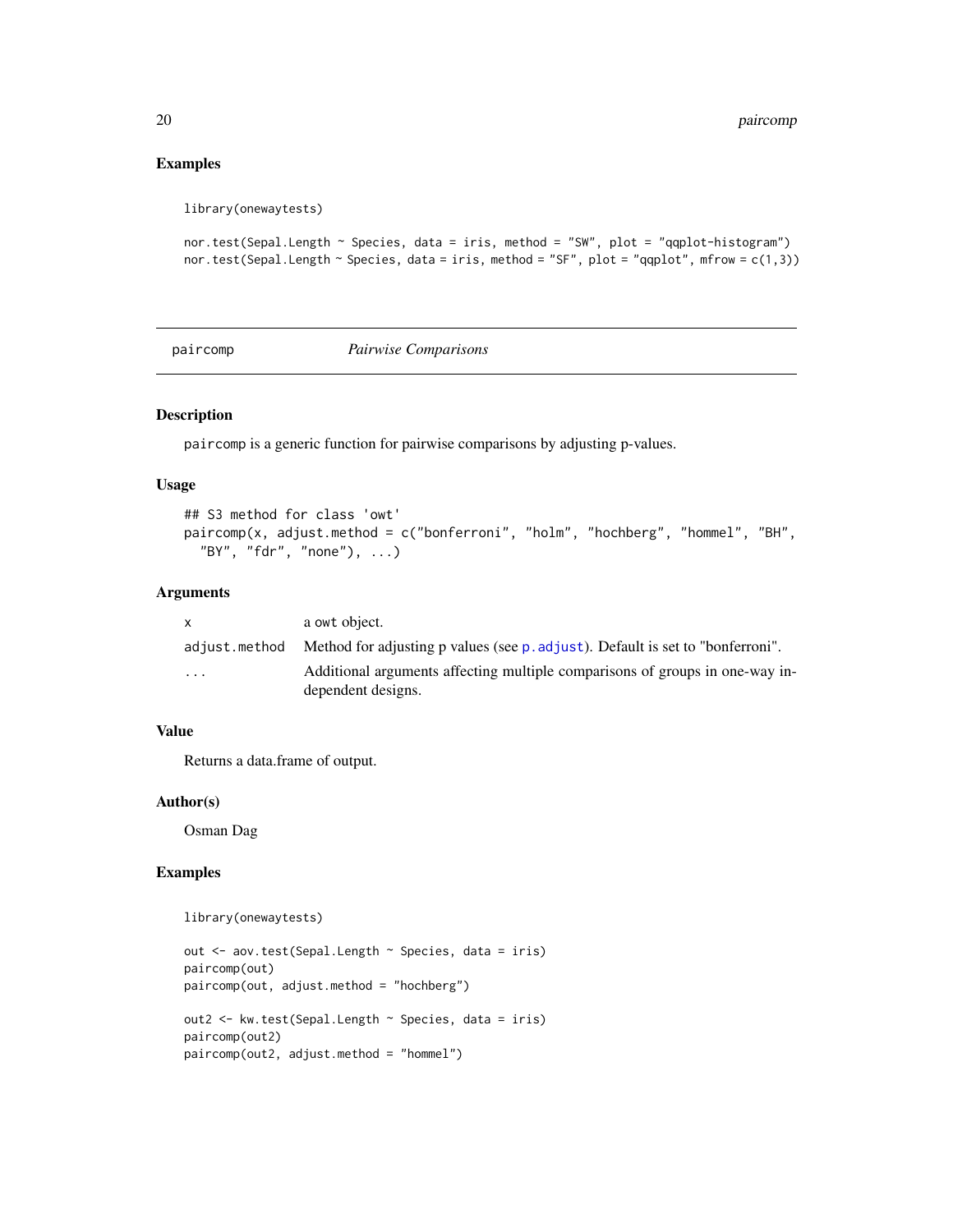```
out3 <- kw.test(Sepal.Length ~ Species, data = iris)
paircomp(out3)
paircomp(out3, adjust.method = "holm")
```
paircomp.jt *Pairwise Comparisons for James Second Order Test*

#### Description

paircomp.jt performs multiple comparisons by adjusting the level of significance for James second order test.

#### Usage

```
## S3 method for class 'jt'
paircomp(x, adjust.method = c("bonferroni", "none"), ...)
```
## Arguments

| x | a jt object.                                                                                                                |
|---|-----------------------------------------------------------------------------------------------------------------------------|
|   | adjust method Method for adjusting the significance level. "bonferroni": Bonferroni correc-<br>tion, "none": No correction. |
| . | Additional arguments affecting multiple comparisons of groups in one-way in-<br>dependent designs.                          |

## Value

Returns a data.frame of output.

#### Author(s)

Osman Dag

## Examples

```
library(onewaytests)
```

```
out <- james.test(Sepal.Length ~ Species, data = iris, alpha = 0.05)
paircomp(out, adjust.method = "bonferroni")
```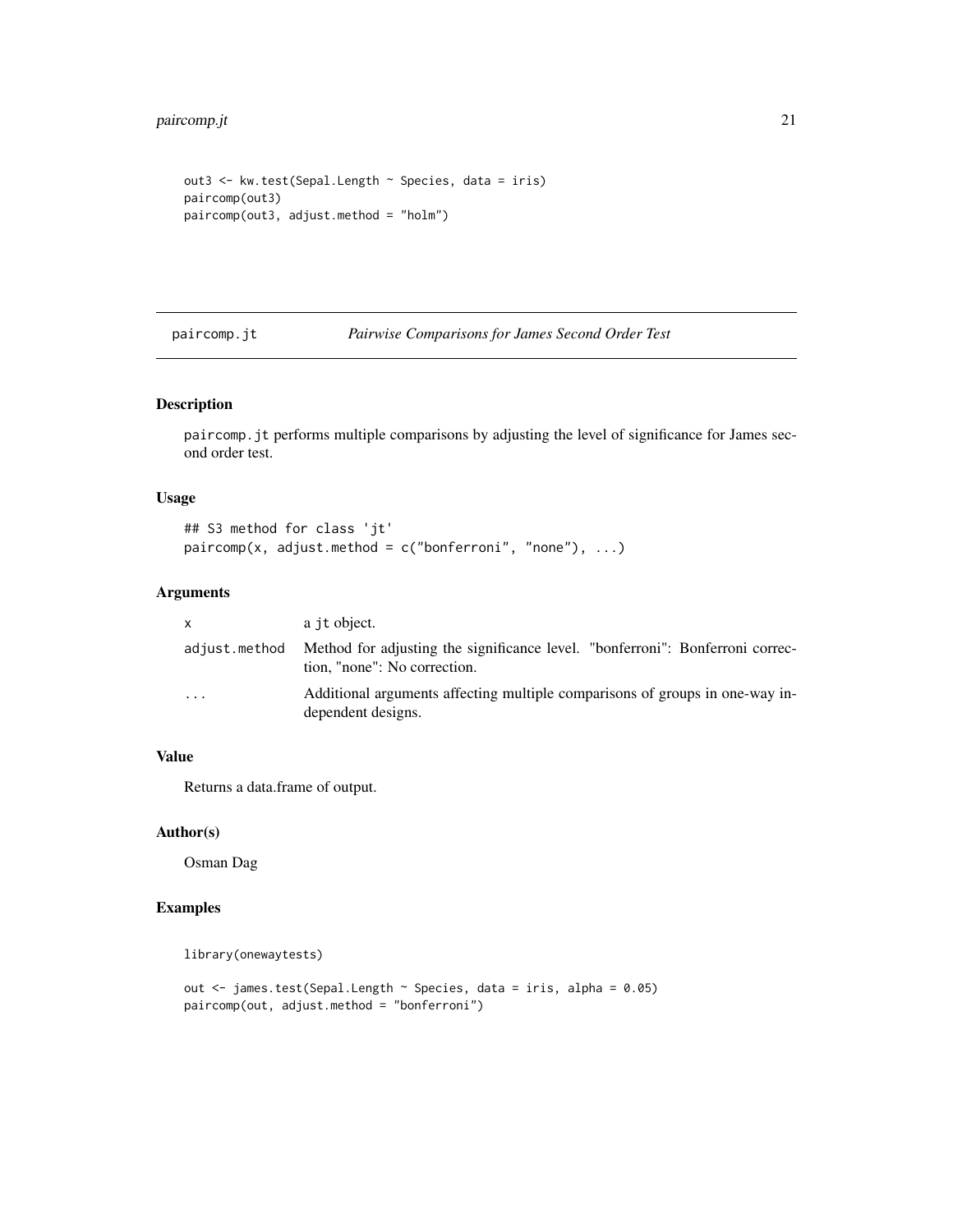<span id="page-21-0"></span>

ss.test performs Scott-Smith test.

## Usage

```
ss.test(formula, data, alpha = 0.05, na.rm = TRUE, verbose = TRUE)
```
## Arguments

| formula | a formula of the form $\ln s \sim r$ hs where $\ln s$ gives the sample values and rhs the<br>corresponding groups. |
|---------|--------------------------------------------------------------------------------------------------------------------|
| data    | a tibble or data frame containing the variables in the formula formula                                             |
| alpha   | the level of significance to assess the statistical difference. Default is set to alpha<br>$= 0.05.$               |
| na.rm   | a logical value indicating whether NA values should be stripped before the com-<br>putation proceeds.              |
| verbose | a logical for printing output to R console.                                                                        |

## Value

A list with class "owt" containing the following components:

| statistic | the Scott-Smith test statistic.                                                                                    |
|-----------|--------------------------------------------------------------------------------------------------------------------|
| parameter | the parameter(s) of the approximate chi-squared distribution of the test statistic.                                |
| p.value   | the p-value of the test.                                                                                           |
| alpha     | the level of significance to assess the statistical difference.                                                    |
| method    | the character string "Scott-Smith Test".                                                                           |
| data      | a data frame containing the variables in which NA values (if exist) are removed.                                   |
| formula   | a formula of the form $\ln s \sim r$ hs where $\ln s$ gives the sample values and rhs the<br>corresponding groups. |

## Author(s)

Osman Dag

## References

Scott, A., Smith, T. (1971). Interval Estimates for Linear Combinations of Means. *Journal of the Royal Statistical Society: Series C (Applied Statistics)*, 20:3, 276-285.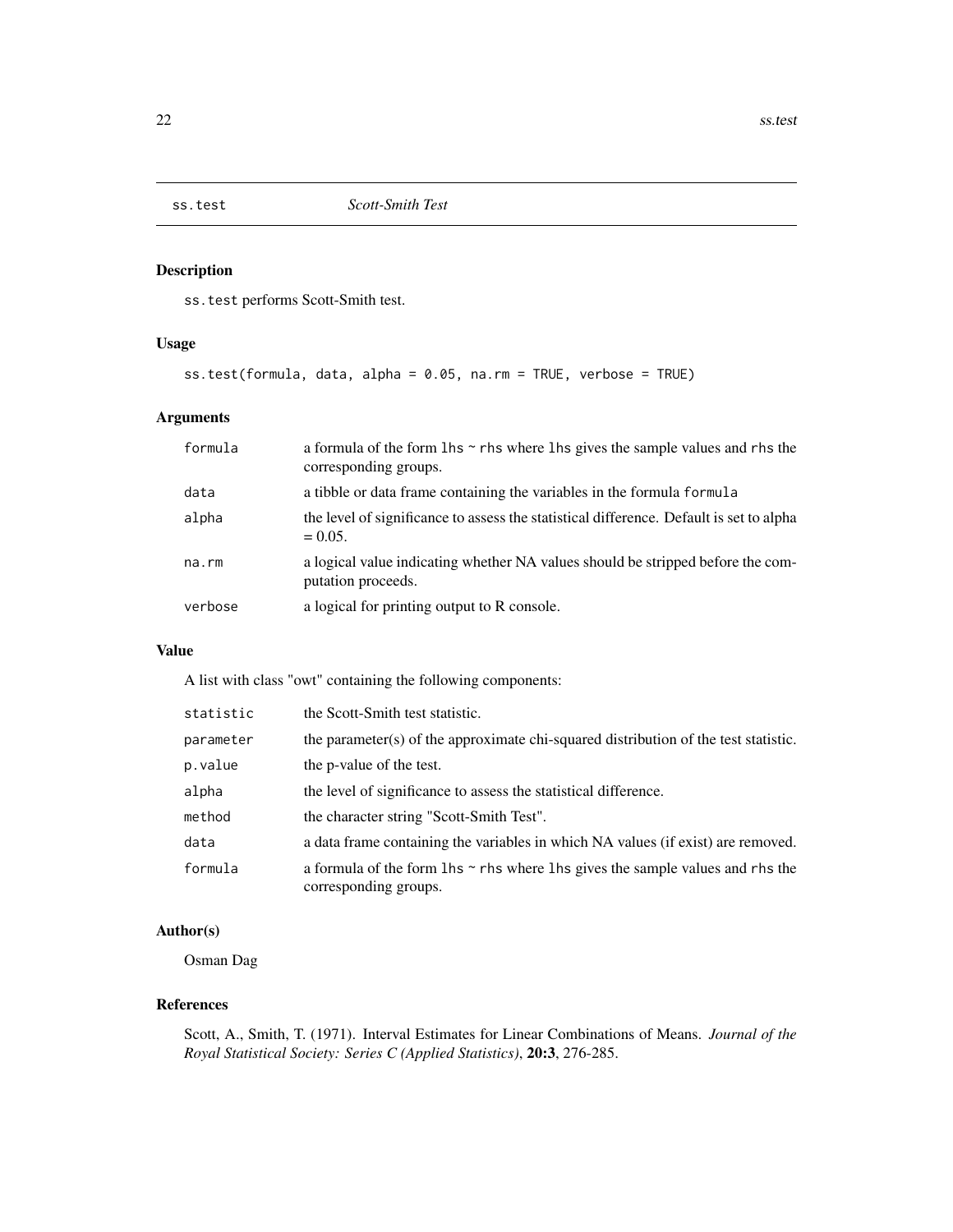<span id="page-22-0"></span>st.test 23

## Examples

```
library(onewaytests)
ss.test(Sepal.Length ~ Species, data = iris)
out <- ss.test(Sepal.Length ~ Species, data = iris)
paircomp(out)
```
<span id="page-22-1"></span>

#### Student's t-Test

## Description

st.test performs student's t-test for two samples.

## Usage

st.test(formula, data, alpha = 0.05, na.rm = TRUE, verbose = TRUE)

## Arguments

| formula | a formula of the form $\ln s \sim r$ hs where $\ln s$ gives the sample values and rhs the<br>corresponding groups. |
|---------|--------------------------------------------------------------------------------------------------------------------|
| data    | a tibble or data frame containing the variables in the formula formula                                             |
| alpha   | the level of significance to assess the statistical difference. Default is set to alpha<br>$= 0.05.$               |
| na.rm   | a logical value indicating whether NA values should be stripped before the com-<br>putation proceeds.              |
| verbose | a logical for printing output to R console.                                                                        |

## Value

A list with class "owt" containing the following components:

| statistic | the Student's t-test statistic.                                                                                    |
|-----------|--------------------------------------------------------------------------------------------------------------------|
| parameter | the parameter(s) of the approximate t distribution of the test statistic.                                          |
| p.value   | the p-value of the test.                                                                                           |
| alpha     | the level of significance to assess the statistical difference.                                                    |
| data      | a data frame containing the variables in which NA values (if exist) are removed.                                   |
| formula   | a formula of the form $\ln s \sim r$ hs where $\ln s$ gives the sample values and rhs the<br>corresponding groups. |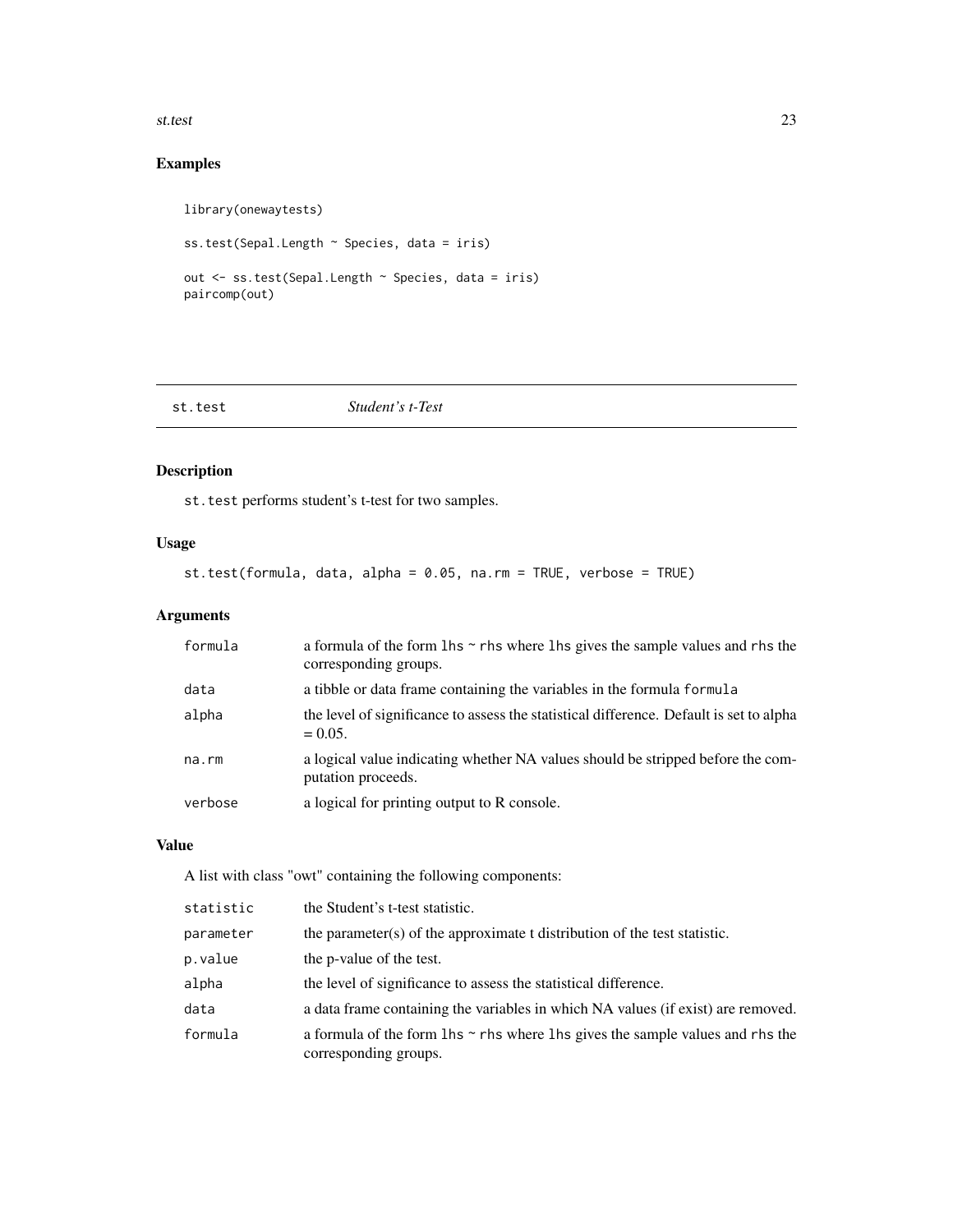#### Author(s)

Osman Dag

## See Also

[t.test](#page-0-0) [wt.test](#page-25-1)

#### Examples

```
library(AID)
data(AADT)
library(onewaytests)
describe(aadt ~ control, data = AADT)
st.test(aadt ~ control, data = AADT)
```
welch.test *Welch's Heteroscedastic F Test and Welch's Heteroscedastic F Test with Trimmed Means and Winsorized Variances*

## Description

welch.test performs Welch's heteroscedastic F test and Welch's heteroscedastic F test with trimmed means and Winsorized variances.

## Usage

welch.test(formula, data, rate = 0, alpha = 0.05, na.rm = TRUE, verbose = TRUE)

## Arguments

| formula     | a formula of the form $\ln s \sim r$ hs where $\ln s$ gives the sample values and rhs the<br>corresponding groups.                                                                                                                                                                              |
|-------------|-------------------------------------------------------------------------------------------------------------------------------------------------------------------------------------------------------------------------------------------------------------------------------------------------|
| data        | a tibble or data frame containing the variables in the formula formula                                                                                                                                                                                                                          |
| rate        | the rate of observations trimmed and winsorized from each tail of the distribu-<br>tion. If rate $= 0$ , it performs Welch's heteroscedastic F test. Otherwise, Welch's<br>heteroscedastic F test with trimmed means and Winsorized variances is per-<br>formed. Default is set to rate $= 0$ . |
| alpha       | the level of significance to assess the statistical difference. Default is set to alpha<br>$= 0.05.$                                                                                                                                                                                            |
| $na$ . $rm$ | a logical value indicating whether NA values should be stripped before the com-<br>putation proceeds.                                                                                                                                                                                           |
| verbose     | a logical for printing output to R console.                                                                                                                                                                                                                                                     |

<span id="page-23-0"></span>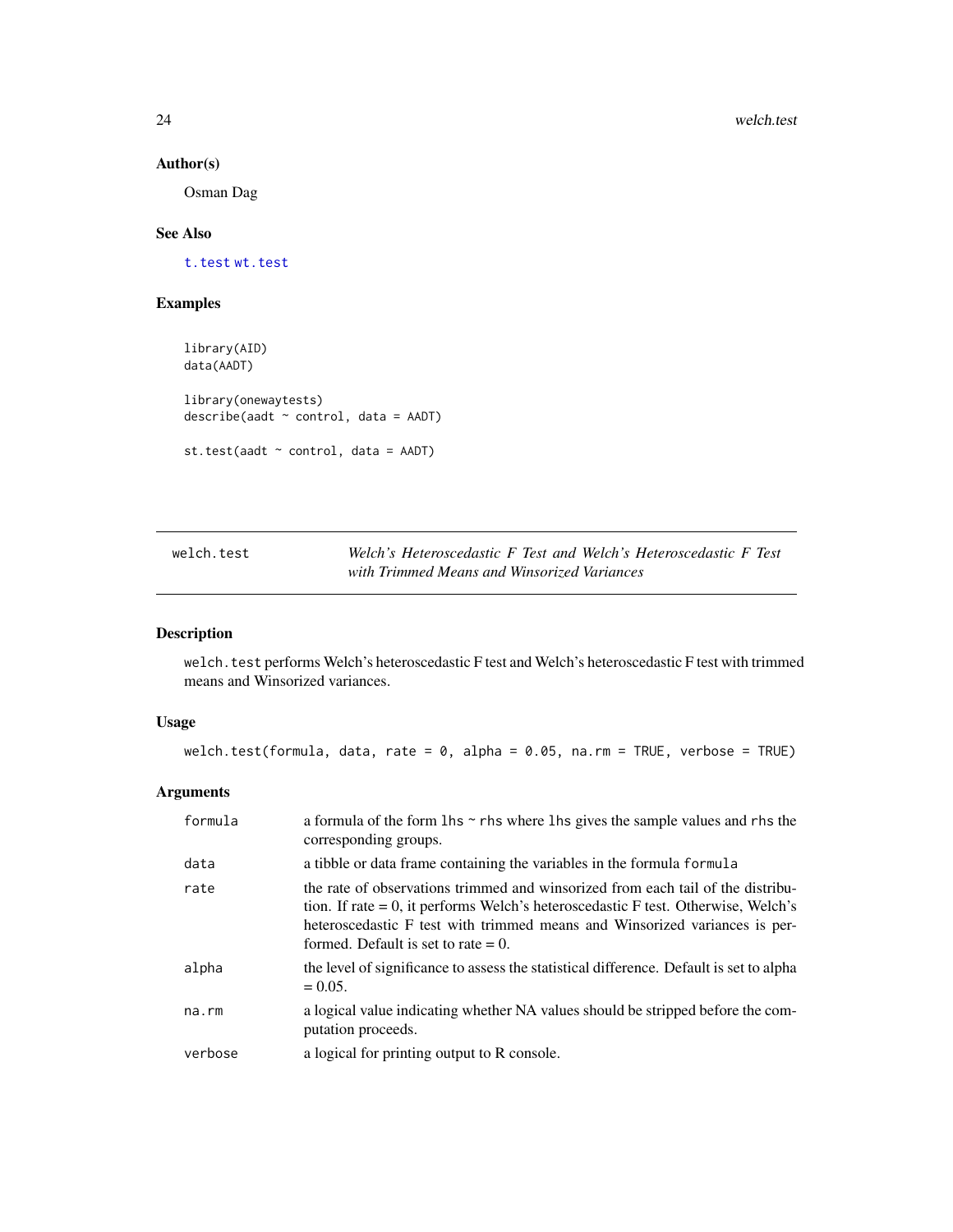#### welch.test 25

## Value

A list with class "owt" containing the following components:

| statistic | the value of the test statistic with a name describing it.                                                                                                             |
|-----------|------------------------------------------------------------------------------------------------------------------------------------------------------------------------|
| parameter | the parameter(s) of the approximate $F$ distribution of the test statistic.                                                                                            |
| p.value   | the p-value of the test.                                                                                                                                               |
| alpha     | the level of significance to assess the statistical difference.                                                                                                        |
| method    | the character string "Welch's Heteroscedastic F Test" or "Welch's Heteroscedas-<br>tic F Test with Trimmed Means and Winsorized Variances" depending on the<br>choice. |
| rate      | the rate of observations trimmed and winsorized from each tail of the distribu-<br>tion.                                                                               |
| data      | a data frame containing the variables in which NA values (if exist) are removed.                                                                                       |
| formula   | a formula of the form $\ln s \sim r$ hs where $\ln s$ gives the sample values and rhs the<br>corresponding groups.                                                     |

## Author(s)

Osman Dag

#### References

Dag, O., Dolgun, A., Konar, N.M. (2018). onewaytests: An R Package for One-Way Tests in Independent Groups Designs. *The R Journal*, 10:1, 175-199.

Welch, B. L.(1951). On the Comparison of Several Mean Values: An Alternative Approach. *Biometrika*, 38, 330-336.

## Examples

library(onewaytests)

```
welch.test(Sepal.Length ~ Species, data = iris)
welch.test(Sepal.Length \sim Species, data = iris, rate = 0.1)
out <- welch.test(Sepal.Length ~ Species, data = iris)
paircomp(out)
```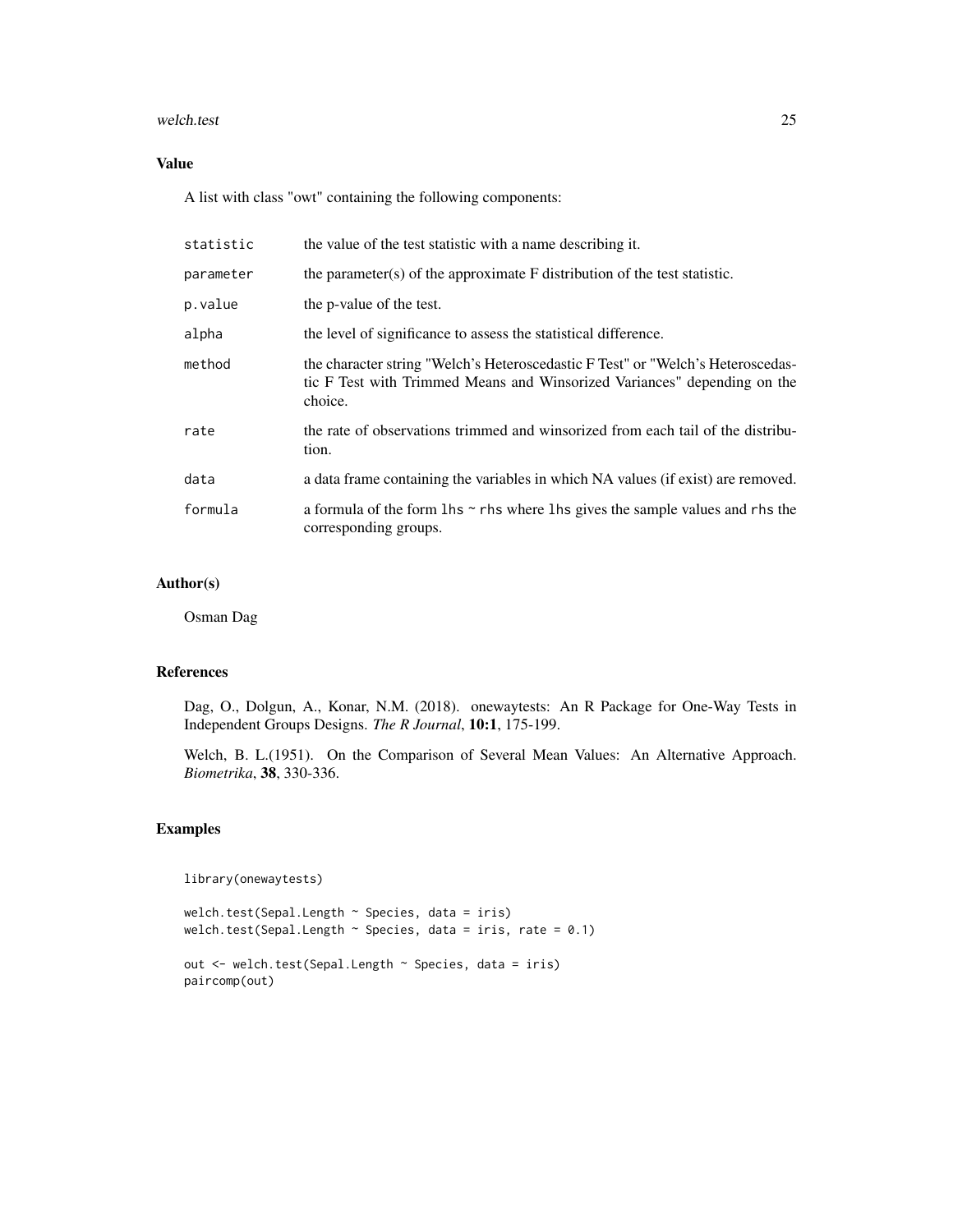<span id="page-25-1"></span><span id="page-25-0"></span>

wt.test performs Welch's t-test for two samples.

## Usage

wt.test(formula, data, alpha = 0.05, na.rm = TRUE, verbose = TRUE)

## Arguments

| formula | a formula of the form $\ln s \sim r$ hs where $\ln s$ gives the sample values and rhs the<br>corresponding groups. |
|---------|--------------------------------------------------------------------------------------------------------------------|
| data    | a tibble or data frame containing the variables in the formula formula                                             |
| alpha   | the level of significance to assess the statistical difference. Default is set to alpha<br>$= 0.05.$               |
| na.rm   | a logical value indicating whether NA values should be stripped before the com-<br>putation proceeds.              |
| verbose | a logical for printing output to R console.                                                                        |

## Value

A list with class "owt" containing the following components:

| statistic | the Welch's t-test statistic.                                                                                      |
|-----------|--------------------------------------------------------------------------------------------------------------------|
| parameter | the parameter(s) of the approximate t distribution of the test statistic.                                          |
| p.value   | the p-value of the test.                                                                                           |
| alpha     | the level of significance to assess the statistical difference.                                                    |
| data      | a data frame containing the variables in which NA values (if exist) are removed.                                   |
| formula   | a formula of the form $\ln s \sim r$ hs where $\ln s$ gives the sample values and rhs the<br>corresponding groups. |

## Author(s)

Osman Dag

## See Also

[t.test](#page-0-0) [st.test](#page-22-1)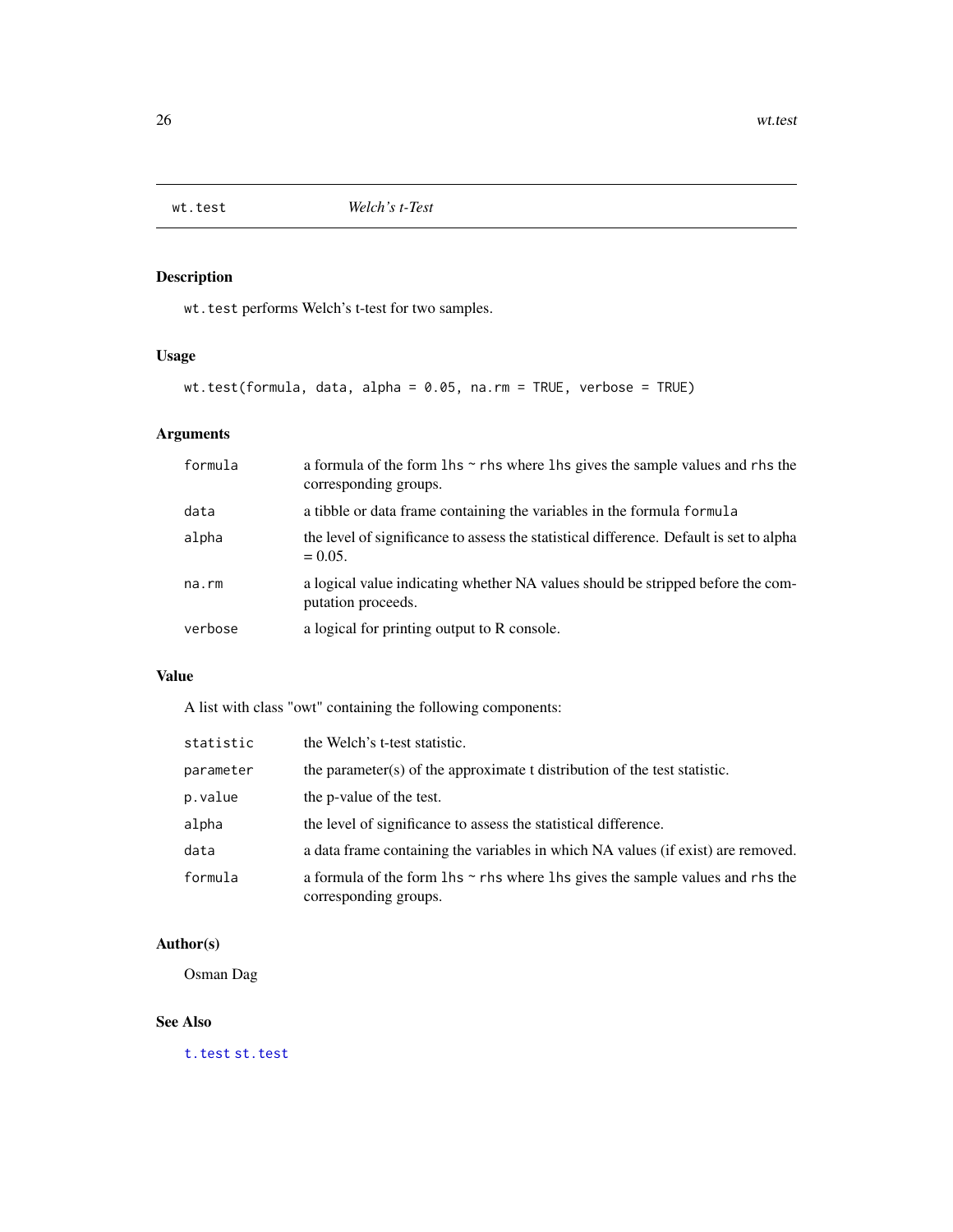wt.test 27

## Examples

library(AID) data(AADT) library(onewaytests) describe(aadt ~ control, data = AADT)

wt.test(aadt ~ control, data = AADT)